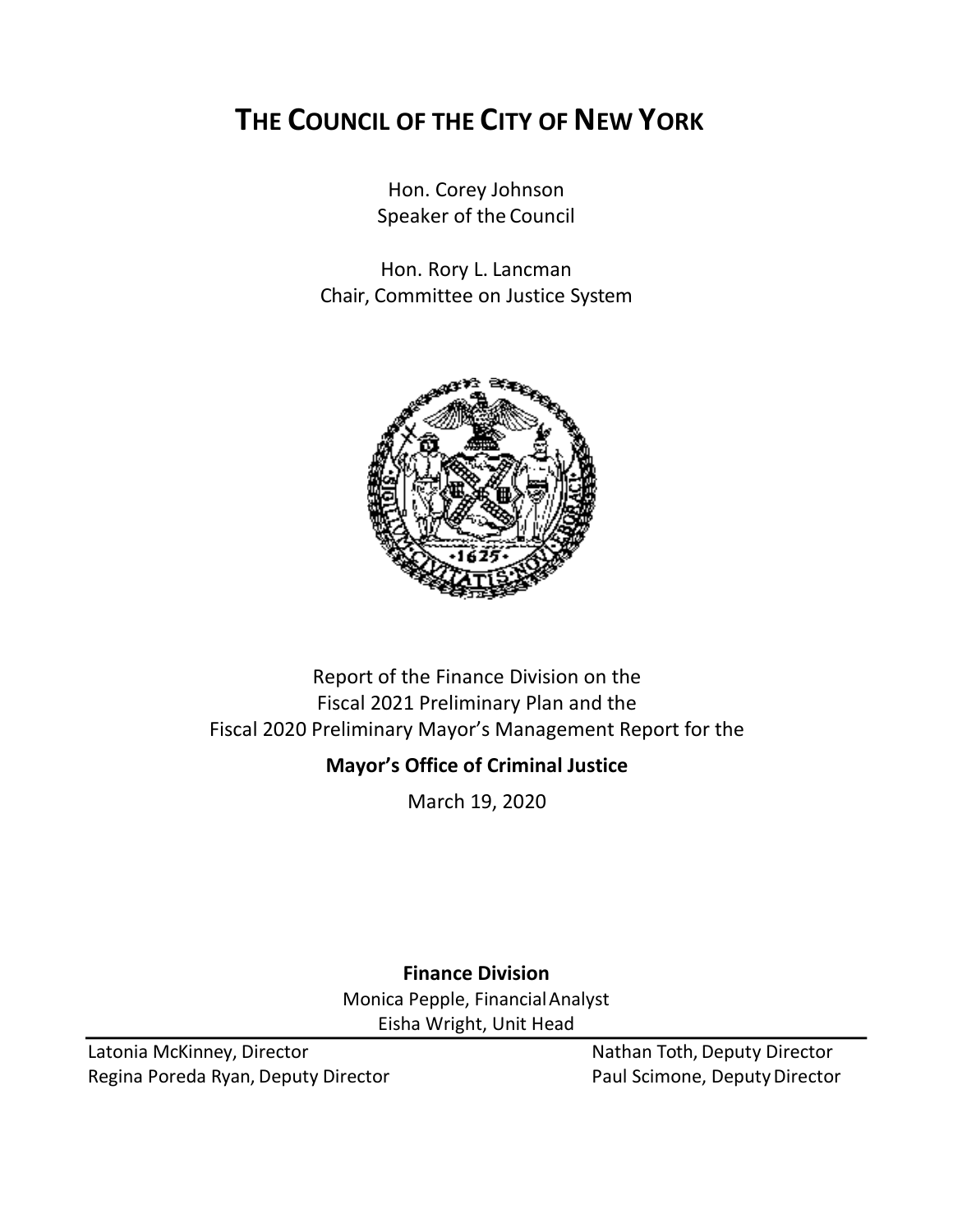## **Table of Contents**

| New and Enhanced RFPs Related to State Reform and Closing Rikers  12 |  |
|----------------------------------------------------------------------|--|
|                                                                      |  |
|                                                                      |  |
|                                                                      |  |
|                                                                      |  |
|                                                                      |  |
|                                                                      |  |
|                                                                      |  |
|                                                                      |  |
|                                                                      |  |
|                                                                      |  |
|                                                                      |  |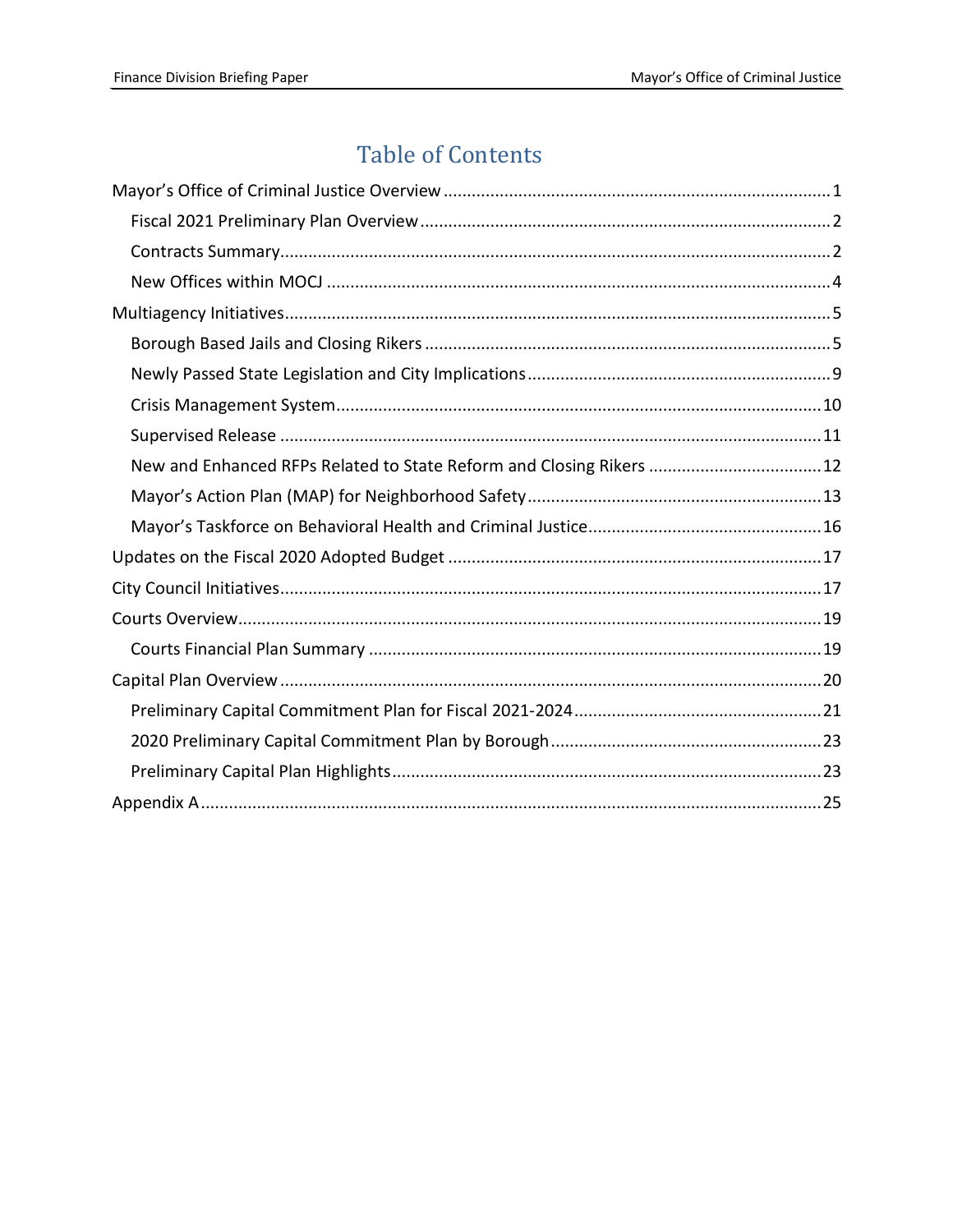## <span id="page-2-0"></span>Mayor's Office of Criminal Justice Overview

The Mayor's Office of Criminal Justice (MOCJ or the Office) facilitates multi-agency coordination among City agencies and stakeholders involved in violence-reduction and criminal justice in New York City. MOCJ also advises the Mayor on criminal justice matters and is responsible for developing and implementing policies, legislation, and strategies in the fields of public safety and criminal justice.



MOCJ, while not a City agency, does have a dedicated unit of appropriation pair within the Mayoral Budget. The Personal service (PS) and Other Than Personal Service (OTPS) costs associated with operation of MOCJ are in the Criminal Justice Programs units of appropriation (U/A). However, the Budget does not accurately reflect the cost of MOCJ because MOCJ's budgeted headcount is not all funded by these U/As, it is spread among multiple agencies such as the Department of Health and Mental Hygiene and the Department of Probation. Furthermore, the major criminal justice programs managed by MOCJ and supported through contracts, such as alternative to incarceration programs and indigent defense are budgeted in the City's miscellaneous budget (098). The presentation of information related to the Office and all the programs it manages in the City's budget is difficult to piece together. The Administration should reorganize the budget so that it presents a clear, comprehensive and accurate budget for MOCJ.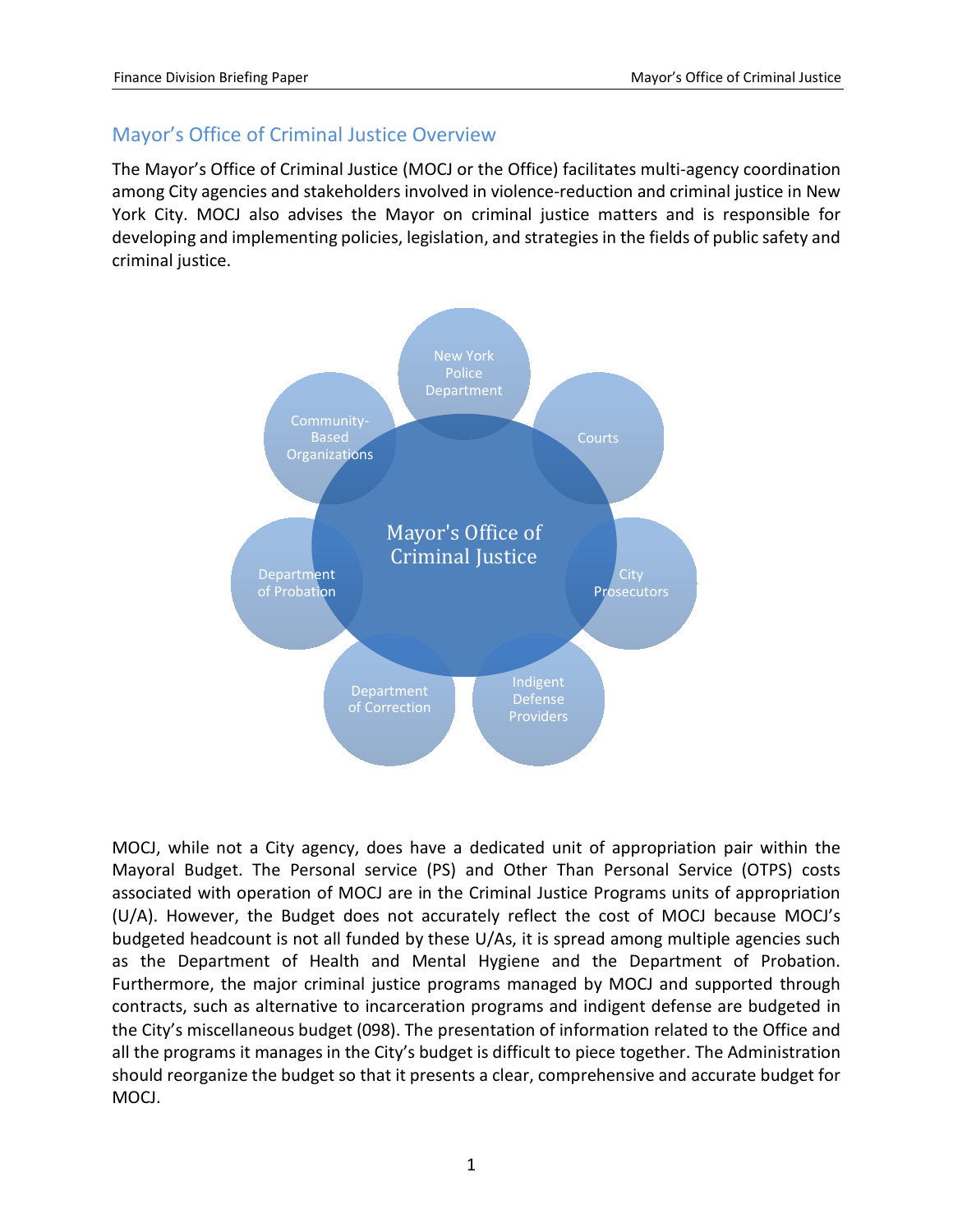The first section of this report provides a review of MOCJ's Fiscal 2021 Preliminary Plan located within the Mayor's budget and the contracted services funding summary as well as performance indicators connected to MOCJ's work in the Fiscal 2020 Preliminary Mayor's Management Report (PMMR). The second section of the report discusses broad multi-agency initiatives that MOCJ oversees and the third section reviews the City Council initiatives that are procured through MOCJ. The final section will review the Fiscal 2021 Preliminary Capital Budget and Capital Commitment Plan for Courts.

#### <span id="page-3-0"></span>Fiscal 2021 Preliminary Plan Overview

In this section and table below, the Fiscal 2020 Adopted Budget is presented, followed by the Fiscal 2020 and 2021 Budget as of the Preliminary Plan, which details MOCJ's spending by PS, OTPS, and full-time headcount.

| Table 1: Mayor's Office of Criminal Justice - Expense Budget (002) |             |             |             |                         |             |                  |
|--------------------------------------------------------------------|-------------|-------------|-------------|-------------------------|-------------|------------------|
| <b>Dollars in Thousands</b>                                        |             |             |             |                         |             |                  |
|                                                                    | <b>FY18</b> | <b>FY19</b> | <b>FY20</b> | <b>Preliminary Plan</b> |             | *Difference      |
|                                                                    | Actual      | Actual      | Adopted     | <b>FY20</b>             | <b>FY21</b> | <b>FY20-FY21</b> |
| <b>Spending</b>                                                    |             |             |             |                         |             |                  |
| <b>Personal Services</b>                                           | \$5,273     | \$5.309     | \$4,163     | \$5,190                 | \$6,269     | \$2,106          |
| <b>Other Than Personal Services</b>                                | 5,571       | 5,352       | 3,371       | 5,509                   | 3,371       |                  |
| <b>TOTAL</b>                                                       | \$10,844    | \$10,661    | \$7,534     | \$10,700                | \$9,640     | \$2,106          |
| <b>Budgeted Headcount</b>                                          |             |             |             |                         |             |                  |
| Full-Time Positions - Civilian                                     | 76          | 62          | 43          | 64                      | 64          | 21               |
| <b>TOTAL</b>                                                       | 76          | 62          | 43          | 64                      | 64          | 21               |

*\*\*The difference of Fiscal 2020 Adopted Budget compared to Fiscal 2021 Preliminary Budget.*

As shown in Table 1, the Fiscal 2021 Preliminary Budget for MOCJ totals \$9.6 million with a budgeted headcount of 64 positions. The Fiscal 2021 Budget for MOCJ increases by \$2.1 million when compared to the Fiscal 2020 Budget, and MOCJ's Fiscal 2020 Budget increases by \$3 million when compared to the Fiscal 2020 Adopted Budget. In June, the Fiscal 2021 projection was \$51,151 more than the Adopted 2020 Budget, and headcount was unchanged for a total of 43 positions.

The Preliminary Plan did not introduce any changes for MOCJ's budget. The November 2019 Financial Plan introduced several changes to MOCJ's Budget: it added \$1 million in Fiscal 2020 and \$2 million in the outyears in new needs and \$2.1 million in other adjustments. The most significant increase to the Fiscal 2020 and 2021 budgets is attributed to the Office's expansion to support the State and City criminal justice reforms. MOCJ added two new offices supported by 21 new positions: 1) the Office of Neighborhood Safety and 2) the Office of Pre-trial Support, which is discussed in more detail on page four, as well as recognition of \$2 million in State funding for alternatives to incarceration (ATI) programming.

#### <span id="page-3-1"></span>Contracts Summary

The majority of MOCJ's budget is housed in the City's Miscellaneous Budget. The portion of the Miscellaneous Budget that supports MOCJ's contracts is displayed in Table 2. MOCJ's programs fall into three categories: 1) Indigent Defense; 2) Criminal Justice Programs; and 3) the City Council Initiatives, which are contracts with community-based organizations working in the criminal justice field funded with discretionary funded.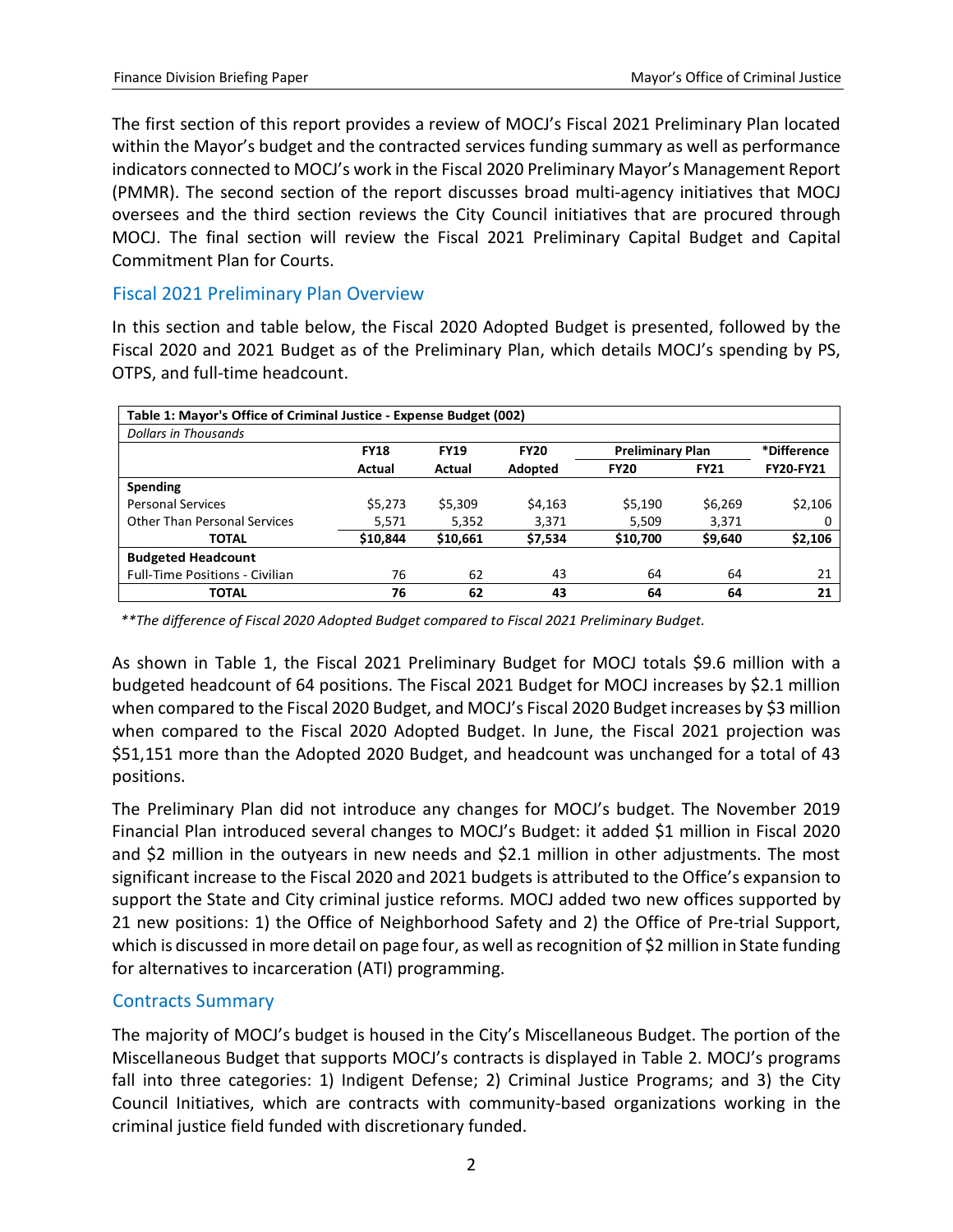| Table 2: MOCJ Criminal Justice Contract Budget |           |                         |           |                |
|------------------------------------------------|-----------|-------------------------|-----------|----------------|
|                                                | Adopted   | <b>Preliminary Plan</b> |           | *Difference    |
| <b>Dollars in Thousands</b>                    | 2020      | 2020<br>2021            |           | 2020-2021      |
| Indigent Defense (005)                         |           |                         |           |                |
| Sub-total, Indigent Defense                    | \$308,507 | \$323,089               | \$313,095 | \$4,588        |
| <b>Criminal Justice Programs (002)</b>         |           |                         |           |                |
| Pretrial Screening, ATI and ATD Programs       | 76,360    | 100,572                 | 156,860   | \$80,500       |
| <b>Crime Victims</b>                           | 23,529    | 25,403                  | 20,537    | (2,992)        |
| <b>Court Operations</b>                        | 2,756     | 2,756                   | 2,756     | 0              |
| Mediation                                      | 1,100     | 1,100                   | 1,100     | 0              |
| Mayor's Action Plan for Neighborhood Safety    | 2,201     | 7,567                   | 2,871     | 670            |
| Anti-Gun Violence                              | 26,028    | 28,073                  | 29,722    | 3,694          |
| <b>Federal Asset Forfeiture</b>                | 0         | 0                       | 0         | 0              |
| Re-Entry Services Total                        | 13,416    | 13,916                  | 23,929    | 10,513         |
| Other Programs                                 | 8,656     | 11,533                  | 13,104    | 4,448          |
| <b>Sub-total, Criminal Justice Programs</b>    | \$154,045 | \$190,919               | \$250,878 | \$96,833       |
| <b>City Council Initiatives</b>                |           |                         |           |                |
| Sub-total, City Council Initiatives            | \$45,017  | \$43,898                | \$0       | ( \$45,017\$ ) |
| Total                                          | \$507,570 | \$557,906               | \$563.973 | \$56.404       |

#### **Table 2: MOCJ Criminal Justice Contract Budget**

*\*The difference of Fiscal 2020 Adopted Budget compared to Fiscal 2021 Preliminary Budget. Source: MOCJ*

MOCJ is responsible for managing the City's indigent defense system, which includes procuring contracts with legal service organizations and improving the efficiency, accountability, and quality of representation that indigent New Yorkers receive. MOCJ also contracts with community-based organizations to provide a variety of criminal justice programs; crime victims' services, pretrial services, ATI and alternative to detention (ATD) programs, mediation, court operations, re-entry services, and other services and initiatives. As of the Preliminary Plan, the total contract value for Fiscal 2021 is \$563.9 million. This includes \$313 million for indigent defense contracts and \$250.8 million for criminal justice programs. The decrease in funding for Council Initiatives in Fiscal 2021 is due to one-time City Council discretionary funding that will not be recognized until Adoption.

In June, the Fiscal 2021 projection was \$81.8 million less than the Adopted 2020 Budget. The November 2019 and Fiscal 2021 Preliminary Plans have introduced several changes to MOCJ's Fiscal 2020 and 2021 contract budget, of \$55.4 million and \$138.3 million respectively. The most significant of those changes is funding for State criminal justice reform, which added approximately \$104 million for the expansion of supervised release programming in Fiscal 2021, and \$9.5 million to the indigent defense providers' contracts in Fiscal 2020 and the outyears.

The decrease of \$2.9 million for crime victim's services is due to one-time funding added in Fiscal 2020 pursuant to the budget adoption agreement to support services for individuals involved in the sex-trade that is not recognized in MOCJ's Fiscal 2021 contract budget. The \$80.5 million increase in pretrial screening, ATI, and ATD programs and \$10.5 million increase re-entry services is due to expansion of Supervised Release programming, and a new contract for re-entry and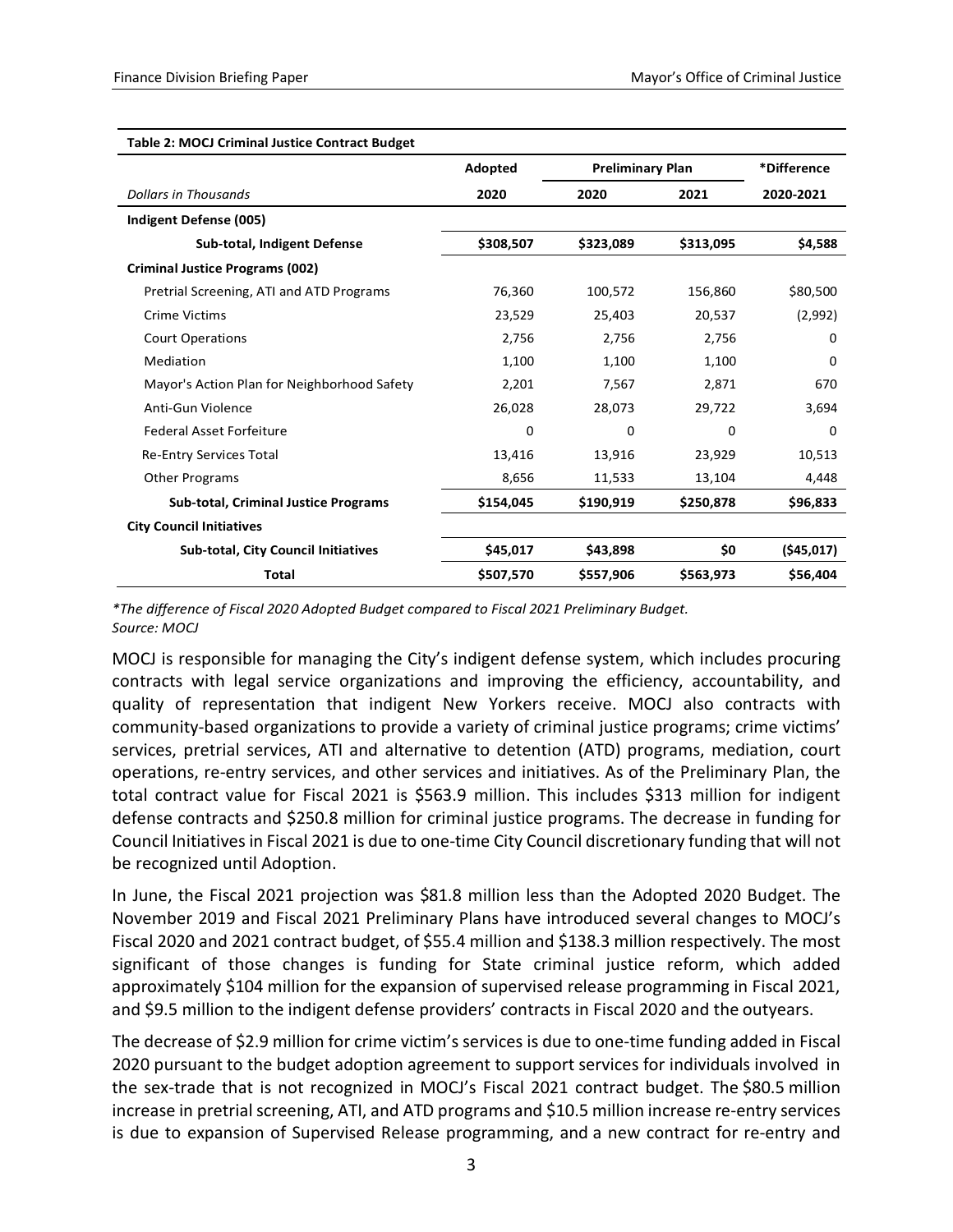discharge planning that MOCJ and DOC have released in coordination to meet the demands of recent State criminal justice reform and the City's plan to close Rikers Island. Both of these initiatives are explained in more detail beginning on page five.

The total contract budget for Fiscal 2020 as of the Preliminary Plan is approximately \$557.9 million (including City and non-City funding.) Of this amount, \$323 million is dedicated to funding the City's indigent defense services, \$190.9 million is funding for over 100 criminal justice programs, and \$43.9 million is council discretionary funding. The Fiscal 2020 Budget for indigent defense services increases by \$14.5 million when compared to the Adopted Budget of \$308.5 million; this increase is due to recognition of \$9.5 million for criminal justice reform measures, as well as \$3.6 million to support pay parity for attorneys with up to four years of experience. For more information on the City's indigent defense budget, please visit the Council's website: https://council.nyc.gov/budget/fy2021/ and see the Fiscal 2021 Preliminary Legal Aid Society and Indigent Defense Budget report.

#### **Budget Actions Since Adoption.**

- The Fiscal 2021 Preliminary Plan added \$13.4 million and \$1.9 million in new needs and other adjustments in Fiscal 2020 and 2021 respectively. This includes \$10.1 million in rollover of asset forfeiture funding from the State that supports various criminal justice programming, as well as \$1.8 million for the launch of a three-year pilot program that supports a community justice center in the Far Rockaways.
- The November 2019 Plan introduced a total of \$42 million and \$136.5 million in new needs and other adjustments in Fiscal 2020 and Fiscal 2021 respectively. This includes \$100 million for expansion of supervised release, a total \$13.1 million for the indigent defense contracts including \$3.6 million to support salary adjustments and \$9.5 for State criminal justice reform, as well as \$10 million to support re-entry services.

#### <span id="page-5-0"></span>New Offices within MOCJ

**Mayor's Office for the Prevention of Hate Crimes.** With the passage of Local Laws 46 and Local Law 47 in 2019, the Council created the Mayor's Office for the Prevention of Hate Crimes (OPHC). The newly created office was funded with a budget of \$710,000 and seven staff members in the Fiscal 2020 Adopted Budget. All staff were hired by the end of 2019 and the office is operational. The new office, housed within MOCJ, serves as a coordinating body between NYPD, City Commission on Human Rights, Department of Education, Mayor's Office of Immigrant Affairs, and DOHMH.

The OPHC has also been supporting the Council's Hate Crimes Prevention Initiative, which was also first funded in the Fiscal 2020 Adopted Budget. This initiative funds 16 organizations at a total cost of \$1,155,000 per year to work with vulnerable populations and provide hate crime prevention services, education, and healing programs to bring communities closer together and counteract the serious and negative consequences brought on by bias and hate incidents.

**Office of Neighborhood Safety.** The November 2019 Plan included \$572,500 in Fiscal 2020 and baseline funding of \$1.45 million in the outyears and 12 budgeted positions, to support the new Office of Neighborhood Safety (ONS). ONS merges the Mayor's Office to Prevent Gun Violence (OPGV) and the Mayor's Action Plan for Neighborhood Safety (MAP) to create a central office responsible for public safety coordination between communities and community-based organizations. The 12 new staff will assist in delivery of direct services to affected neighborhoods,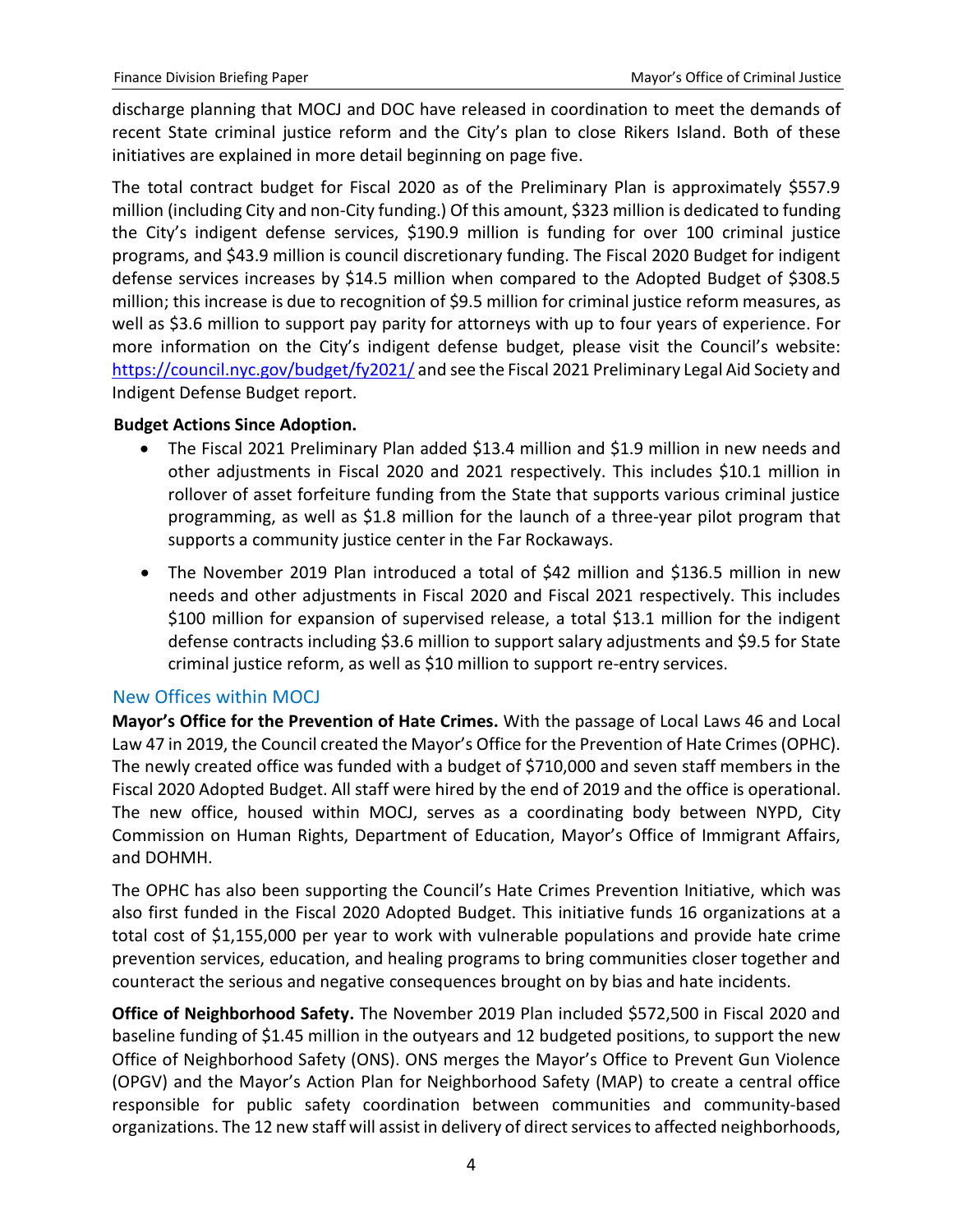as well as provide administrative assistance to support community-based organizations. Hiring is currently underway and the office is up and running.

**Office of Pre-Trial Support Service and Coordination.** The November 2019 Plan added \$455,000 in Fiscal 2020 and baseline funding of \$910,000 in the outyears with an addition of nine staff. With the expansion of Supervised Release due to State criminal justice reform, discussed on page eight, the program is expected to reach nearly four times the participants as before. The new Office of Pretrial Services will oversee the expansion and operation of the Supervised Release program and act as the City's primary coordinator for the contracted providers, court officials, judges, and law enforcement agencies involved in pre-trial services and activities. As per this writing, the office is operational, but not fully staffed.

#### <span id="page-6-0"></span>Multiagency Initiatives

In its role as liaison between law enforcement and criminal justice agencies, MOCJ's work shapes and funds strategies and policies in the criminal justice process. Because of this the Office's work has impacts on other agencies' budgets. Below are some of the multiagency initiatives coordinated and managed by MOCJ that involve agencies beyond law enforcement and criminal justice organizations. Monumental changes in both New York State and New York City's criminal justice system were launched during this past year. The State passed sweeping criminal justice reform measures aimed at decreasing the number of people who are held in jail pre-trial and expediting discovery in criminal cases- and the City voted to close Rikers Island by 2026 and build four new borough-based jails in its place. To implement these reforms the City has invested significant resources to expand criminal justice programs and invest in communities that have been disproportionately impacted by mass incarceration and violence. Some of these programs, such as Supervised Release and Alternatives to Incarceration overlap between the State's reform and the City's plan to close Rikers Island.

#### <span id="page-6-1"></span>Borough Based Jails and Closing Rikers

In 2016, the City Council established The Independent Commission on NYC Criminal Justice and Incarceration Reform (the Commission) and appointed former New York State Chief Judge Jonathan Lippman to lead it. The Commission made a set of recommendations for reducing the population of Rikers Island and improving safety at nearly every step of the criminal justice process in New York City. The Commission also called for closing Rikers Island, building state-ofthe-art jails borough-based jails (BBJ) located closer to the courts, investing in a new training academy, and reforms at multiple stages aimed at increasing equity for people involved in the criminal justice system. As a result, the Administration released: "Smaller, Safer, Fairer: A Roadmap to Closing Rikers Island" and announced a \$30 million investment in programs to safely reduce the size of the City's jail population. The plan also included steps to expand services and renovate facilities to ensure that those who work and are incarcerated in City jails have safe and humane conditions as quickly as possible. The complete roadmap is available at https://rikers.cityofnewyork.us/.

To guide implementation of the roadmap, the MOCJ launched a Justice Implementation Taskforce. The taskforce included three working groups that focused on safely reducing the jail population; improving culture for both staff and incarcerated individuals; and designing and siting safe, modern and humane jails. MOCJ managed a community engagement strategy and helped coordinate the development of the City's uniform land use review procedure (ULURP) application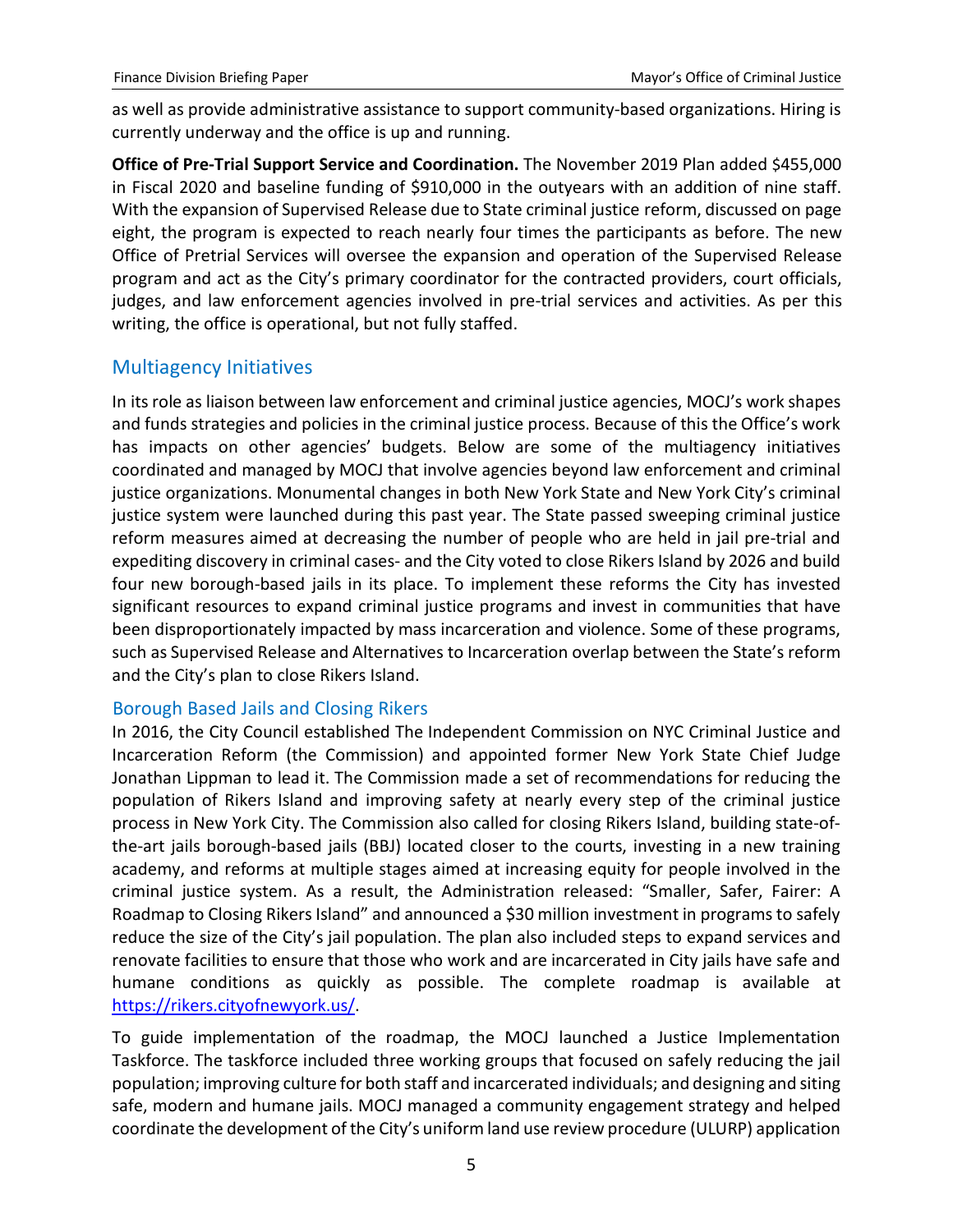to construct a new jail in Brooklyn, Manhattan, Queens and the Bronx. The final application called for new jails with a collective bed count of 3,545 to accommodate a projected average daily population of 3,300 inmates. The Council approved the ULURP application on October 17, 2019, which moved the BBJ plan forward. In accordance to the ULURP and other commitments by the Administration, the goal is to achieve the ADP of 3,300 and complete construction of all new facilities by 2026.

After construction is complete, Rikers Island and the Vernon C. Bain Correctional Center, the Barge, will be closed. DOC will work in conjunction with DDC and MOCJ to ensure the project is completed. The four sites are as follows: Manhattan Detention Center (MDC); Queens Detention Center (QDC); Brooklyn Detention Center (BDC); and the NYPD Tow Pound in the Bronx. In November 2019, DDC announced the project will be broken into seven contracting opportunities, one for each of the four jail facilities, along with separate contracts to demolish existing structures at Brooklyn and Queens, and another for constructing the Queens parking garage. The first Requests for Qualifications (RFQ) were released on November 18 for demolishing the current Brooklyn Detention Center and the Queens Garage project. In early February, the RFQs for all four facilities were released and the shortlisting process, led by DDC, is currently underway.

**Points of Agreement.** As a part of the ULURP process, the Council and the Administration negotiated a Points of Agreement (POA) that includes a total investment of \$391 million, \$254 million in citywide investments and \$137 million in District level investments. The Citywide investments focus on four key areas outlined below.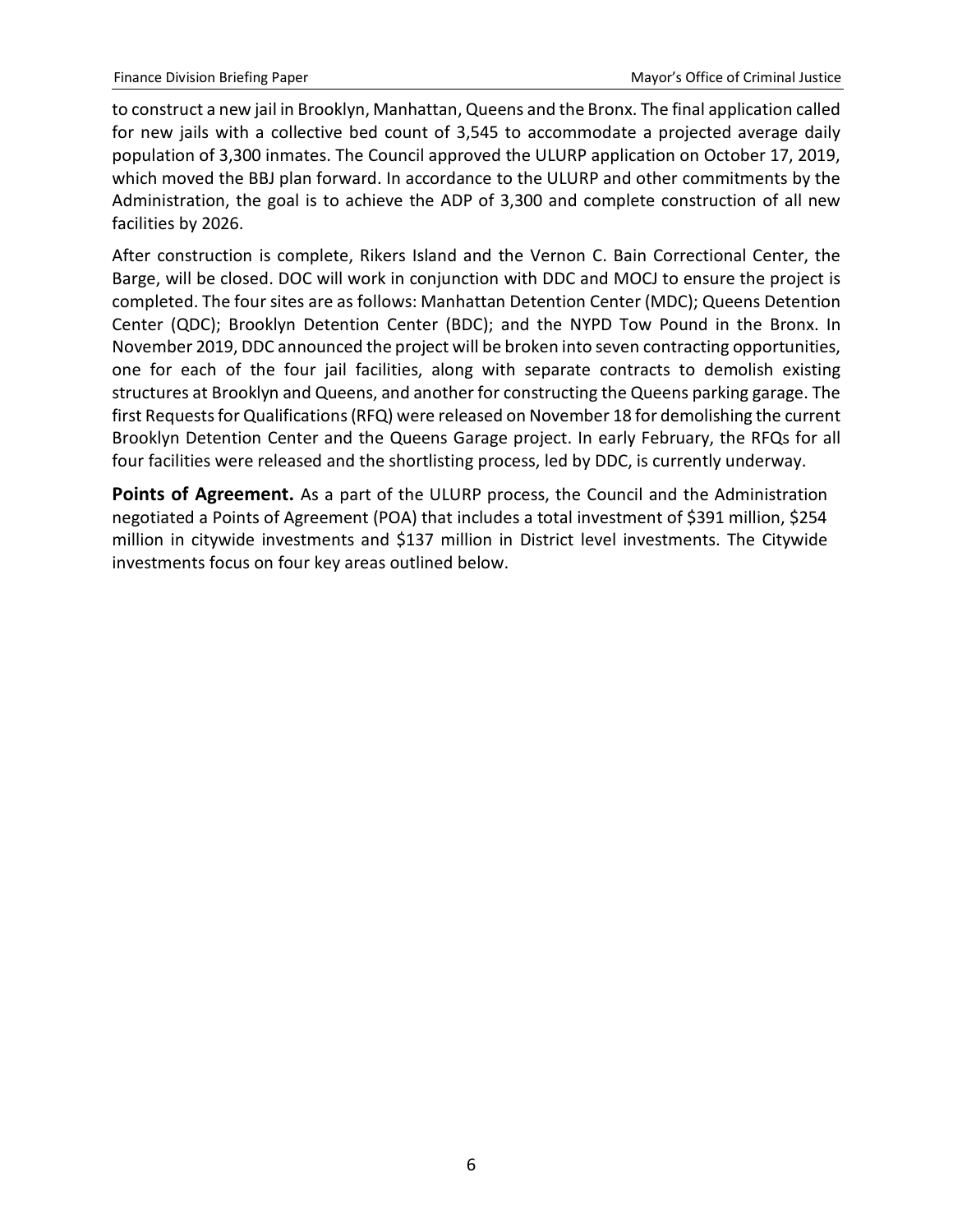| <b>PREVENT</b><br><b>INCARCERATION</b>                                                               | <b>HOUSING</b> | <b>MENTAL HEALTH</b> | VIOLENCE<br><b>REDUCTION</b> |  |  |
|------------------------------------------------------------------------------------------------------|----------------|----------------------|------------------------------|--|--|
| <b>POA Item: Prevent Incarceration</b>                                                               |                |                      | Sub-total: \$136.8 M         |  |  |
| Supervised Release Expansion                                                                         |                |                      | \$66 M                       |  |  |
| <b>ATI</b> Expansion                                                                                 |                |                      | 30.6 M                       |  |  |
| Re-Entry and Discharge Planning Improvements                                                         |                |                      | 34 M                         |  |  |
| <b>Expand Correctional Health Services</b>                                                           |                |                      | 6.2M                         |  |  |
| <b>POA Item: Access to Housing</b>                                                                   |                |                      | <b>Sub-total: \$49.8 M</b>   |  |  |
| 500 Justice Involved Supportive Housing (JISH) Beds                                                  |                |                      | \$11.2 M                     |  |  |
| Expand NYCHA Family Re-Entry Programs                                                                |                |                      | 1.4M                         |  |  |
| DOHMH Scattered and Supportive Housing Units Rate Increase                                           |                |                      | 6 M                          |  |  |
| New Shelter for People Re-Entering from State Prison                                                 |                |                      | 6.2M                         |  |  |
| Screen Inmates for Housing Eligibility                                                               |                |                      | 0 (use existing resources)   |  |  |
| Baseline and Phase-in 500 Supportive Transitional Beds                                               |                |                      | 25 M                         |  |  |
| <b>POA Item: Mental Health Services</b>                                                              |                |                      | Sub-total: \$49.9 M          |  |  |
| <b>Open Two Diversion Centers</b>                                                                    |                |                      | \$9.5 M                      |  |  |
| <b>Additional HEAT Teams</b>                                                                         |                |                      | 1.5M                         |  |  |
| Reduce 911 High Utilization w/ Two HEAT Teams                                                        |                |                      |                              |  |  |
|                                                                                                      |                |                      | 1.4M                         |  |  |
| Six New Mobile Crisis Teams                                                                          |                |                      | II.4M                        |  |  |
| Four New Co-Response Teams                                                                           |                |                      | 1.4 M                        |  |  |
| Neighborhood Support Networks                                                                        |                |                      | 4.4 M                        |  |  |
| Double the Number of PACE (Program to Accelerate Clinical<br>Effectiveness) Units by the end of 2020 |                |                      | 12.8 M                       |  |  |
| 40% of Beds in New Jails will be Therapeutic Beds                                                    |                |                      | 0                            |  |  |
| Four Additional Intensive Mobile Treatment (IMT) Teams                                               |                |                      | 4.4 M                        |  |  |
| <b>POA Item: Violence Reduction</b>                                                                  |                |                      | <b>Sub-total \$18.75 M</b>   |  |  |
| Columbia Justice Lab KCDA Planning Grant                                                             |                |                      | \$250 K                      |  |  |
| Crisis Management System Expansion                                                                   |                |                      | 2.7M                         |  |  |
| Restorative Justice in Schools                                                                       |                |                      | 14M                          |  |  |
| Open a Community Justice Center in Far Rockaway                                                      |                |                      | 1.8 M                        |  |  |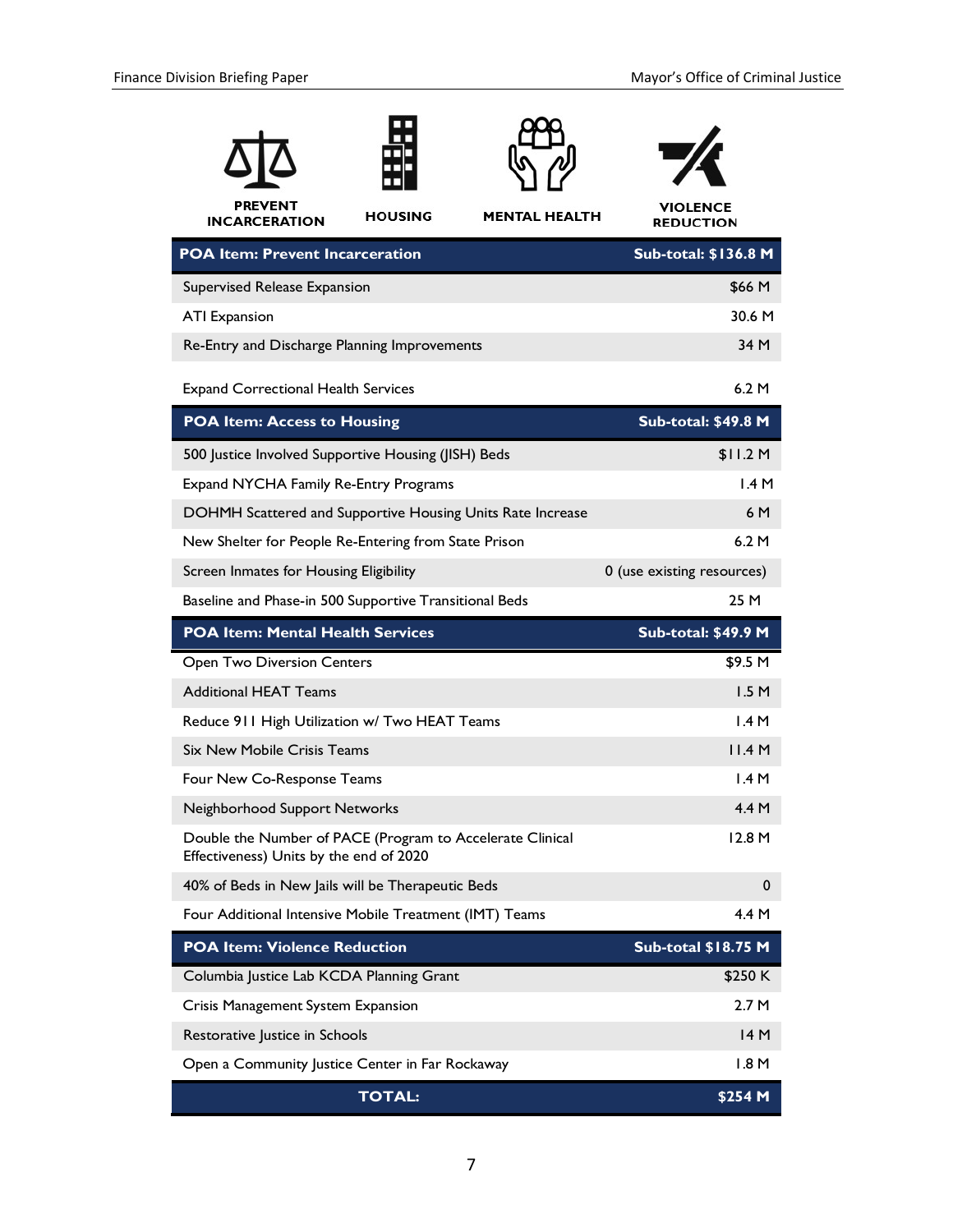#### **POA Items Recognized in the November 2019 Plan and Preliminary Plan.**

- **Supervised Release.** The November 2019 Plan included baseline funding for Supervised Release including \$16.6 million in Fiscal 2020 and \$54 million in the outyears in City funding, as well as \$50,000 of State Asset Forfeiture funding from the Manhattan District Attorney in Fiscal Years 2021 and 2022. See page 11 for a more detailed description of this program.
- **Community Justice Center in Far Rockaway.** The Preliminary Plan includes \$1.8 million beginning in Fiscal 2021 through Fiscal 2023 to support a three-year pilot with Center for Court Innovation (CCI) to operate a community justice center in Far Rockaway. Programming will be focused on providing law enforcement alternatives to arrest and incarceration, as well as reducing recidivism post-incarceration. CCI has submitted a work plan to MOCJ and the contract is expected to be registered by April 2020.
- **Crisis Management System.** The November 2019 Plan included \$1.7 million in Fiscal 2020 and \$2.7 million in the outyears to support four existing Cure Violence catchment areas, and the addition of one new catchment area. See page eleven for a more detailed description of this program.
- **Co-Response Teams.** The November 2019 Plan included \$1.7 million in Fiscal 2020 and baselined \$3.3 million in the outyears for NYPD, to fund a headcount increase of 29 uniform positions and a one-time addition of \$500,000 for ten new vehicles. Co-response teams are a collaboration between the NYPD and DOHMH; teams have two uniform officers and one mental health clinician from DOHMH that make contact with emotionally distressed people. Co-response teams provide citywide coverage, responding 16 hours per day seven days per week.
- **Discharge Planning and Re-Entry Services RFP.** The November 2019 Plan transferred funding from DOC and baselined \$10.5 million to support MOCJ's management of a new re-entry planning services RFP. See below for a more detailed description of this program.
- <span id="page-9-0"></span>• **Crisis Prevention and Response.** The November 2019 Plan included \$8 million in Fiscal 2020 and baselined approximately \$13 million in the outyears for Crisis Prevention and Response managed by DOHMH. This includes funding for additional HEAT teams to address frequent 911 callers, additional Health Engagement and Assessment (HEAT) teams and co-responds teams to assist individuals in the  $25<sup>th</sup>$  and  $47<sup>th</sup>$  precinct, increase the number of mobile crisis teams in order to improve response times, and to create a network of local organizations to provide community based mental health assistance to individuals post- psychiatric hospitalization. The November 2019 Plan also included \$114,000 in Fiscal 2020 and baselined \$222,594 in the outyears for FDNY HEAT teams.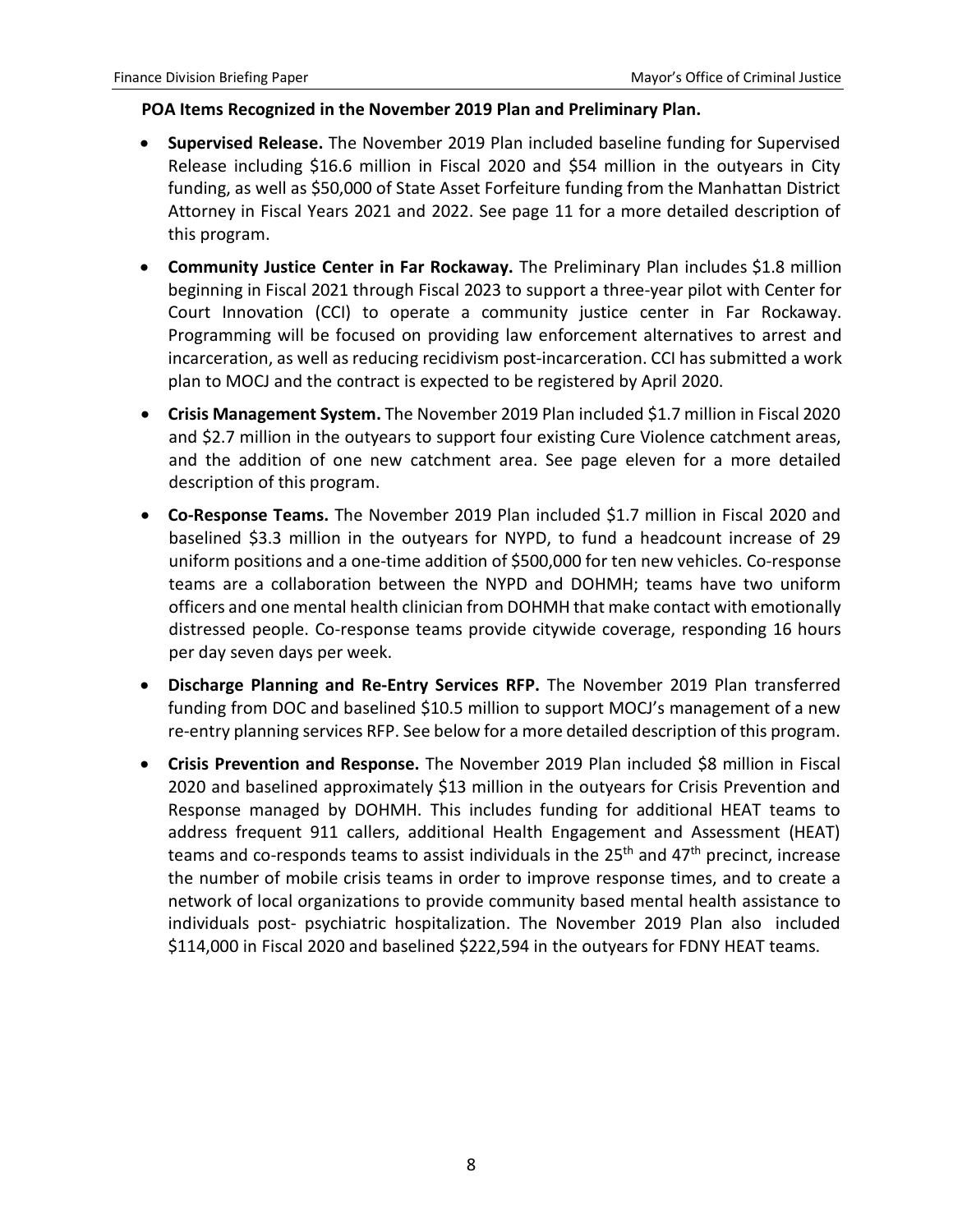#### Newly Passed State Legislation and City Implications

The November 2019 Plan added baseline funding of \$75.2 million in Fiscal 2020 and approximately \$70 million in the outyears to support a total of 1,023 new positions related to discovery and bail reform across seven City Agencies. The State's 2019-2020 Adopted budget required the City to implement criminal justice reforms but did not provide any State funding to support the changes, as such, the City made investments to support the execution of the State criminal justice reforms. Discovery reform accelerates the discovery timeline, requiring the prosecution to disclose all relevant evidence, automatically, within 15 days of arraignment for every case. Bail reform eliminates money bail and pretrial detention in almost all misdemeanor and nonviolent felony cases. Each took effect in January 2020. The table below shows the various City agencies impacted, the City investments made in Fiscal 2020 and the outyears, as well as budgeted headcount, followed by a brief description of what funding supports within each agency. MOCJ spearheaded a task force to address the impact and implementation of the reform consisting of all the system stakeholders (listed below) and facilitated four subcommittees, each related to specific areas of the reform, including: 1) desk appearance tickets; 2) discovery; 3) bail; and 4) technology. For a more detailed analysis for each agency, please visit the Council's website to view the Fiscal 2021 Preliminary Budget reports: https://council.nyc.gov/budget/fy2021/.

| 2020 State Criminal Justice Reform Investments Across Agencies |                                        |          |          |          |  |  |  |  |
|----------------------------------------------------------------|----------------------------------------|----------|----------|----------|--|--|--|--|
| <b>Agency</b>                                                  | НC<br><b>FY20</b><br>HC<br><b>FY21</b> |          |          |          |  |  |  |  |
| <b>District Attorneys</b>                                      | \$35,856                               | 729      | \$35,387 | 729      |  |  |  |  |
| <b>NYPD</b>                                                    | 24,731                                 | 250      | 20,696   | 250      |  |  |  |  |
| Law Department                                                 | 328                                    | 8        | 487      | 8        |  |  |  |  |
| <b>FDNY</b>                                                    | 538                                    | 9        | 857      | 10       |  |  |  |  |
| <b>DOHMH</b>                                                   | 3,520                                  | 27       | 2,897    | 27       |  |  |  |  |
| <b>MOCJ Contracts**</b>                                        | 786                                    | $\Omega$ | 786      | $\Omega$ |  |  |  |  |
| <b>Public Defenders*</b>                                       | 9,518                                  | 0        | 9,375    | 0        |  |  |  |  |
| <b>TOTAL</b>                                                   | \$75,277                               | 1,023    | \$70,486 | 1,024    |  |  |  |  |

*Dollars in Thousands*

\*Contracted headcount is not reflected in the Financial Plan

\*\* Supports MOCJ's contract with Criminal Justice Agency (CJA)

#### **Agency Specifics**

**District Attorneys.** Funding of approximately \$35 million supports an addition of 729 budgeted positions across the district attorneys' offices. These positions are largely comprised of support staff including paralegals and IT specialists who will assist in data redaction and analysis as related to discovery reform and the disclosure of evidence to defense counsel.

**New York Police Department.** Funding of approximately \$24 million in Fiscal 2020 and \$20.6 million in the outyears for NYPD will support 50 civilian titles that will be responsible for cooperating with the State's discovery reform which requires the NYPD to provide timely information to prosecutors that include any materials relating to a case, such as 911 calls, body camera recordings, warrants, and statements. Positions include administrative aides, communication technicians, attorneys, and IT specialists. An additional one-time cost of \$4 million will provide infrastructure and technology upgrades to the Police Lab for storage capacity and servers, document retrieval systems, and a shared discovery portal with District Attorneys' Offices.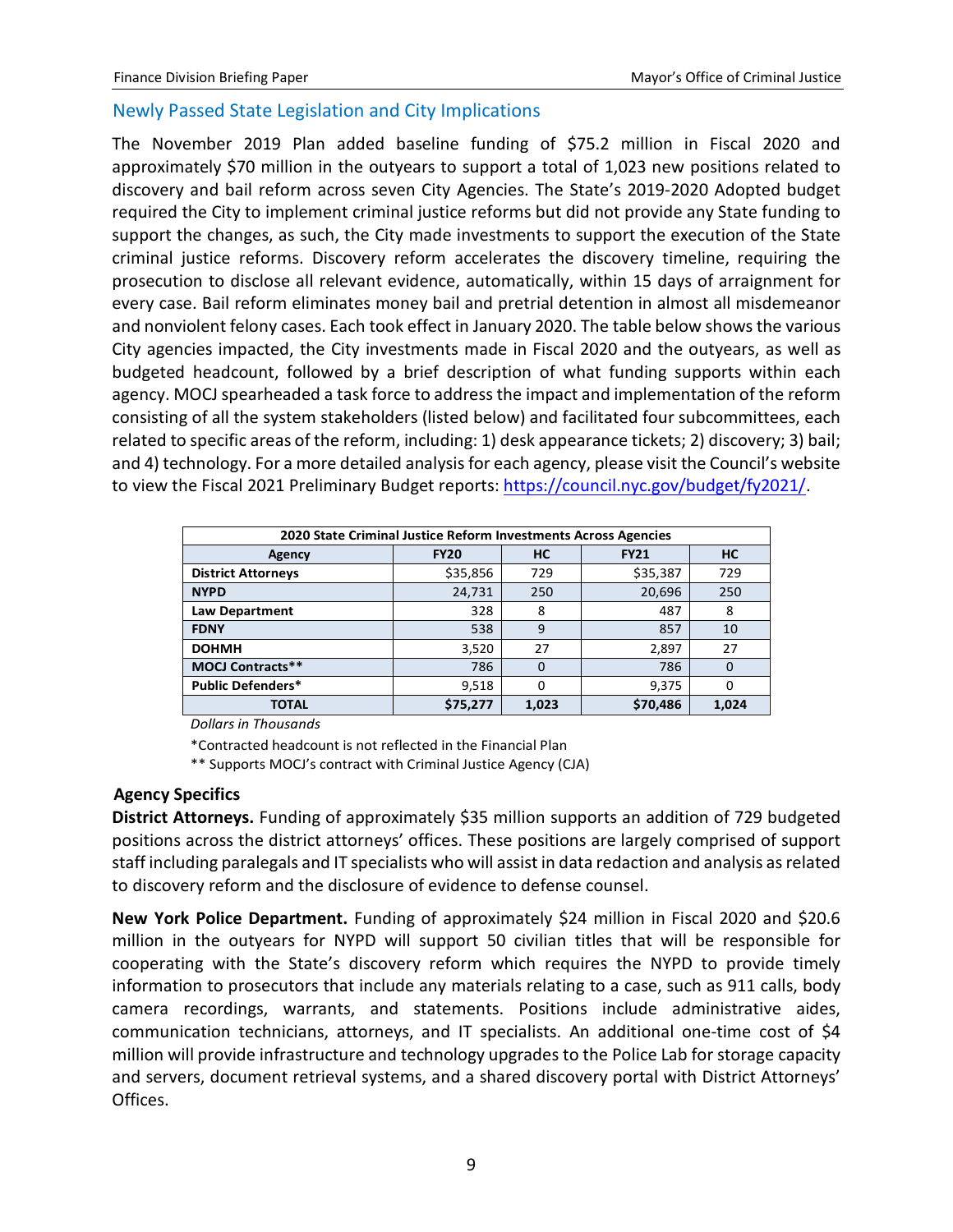**Law Department.** Funding of \$487,000 supports an additional eight positions related to the reform. This funding increase is associated with discovery reform, in which the prosecution must share evidence with the defense counsel within 15 days of arraignment for cases related to police witness civil lawsuits. Additionally, the funding will assist with Fire Department (FDNY) cases associated with failure to comply with criminal summonses given by the FDNY.

**Fire Department of New York.** Funding of \$538,000 in Fiscal 2020 and \$857,00 in the outyears supports an additional nine positions related to discovery reform to electronically maintain, access, and process all discovery material associated with the issuance of Criminal Court Summonses, Violation Orders, and FDNY Summonses.

**Department of Health and Mental Hygiene (DOHMH).** Funding of \$3.5 million supports an additional 27 in headcount to support the procurement of software to collate and distribute data in an automated and secure way to the District Attorneys' Offices. Discovery reform requires the Office of the Chief Medical Examiner (OCME) to turn over all notes and records, whether written or electronic, for every criminal case. This law directly impacts the OCME Divisions of Forensic Pathology, Forensic Toxicology and Forensic Biology.

**Mayor's Office of Criminal Justice.** Funding of \$786,000 supports MOCJ's contract with Criminal Justice Agency, an organization that designs risk assessment tools for Judges' use in courts when deciding to release an individual without any conditions. Additionally, MOCJ chose to contract with a consultant team to prepare and support implementation of the reform. As such, the Fiscal 2020 budget includes \$508,041 in State funding, not shown in the table above, for Bennet Midland Consulting. As mentioned earlier, MOCJ also created the Office of Pre-Trial Services to support the expansion of criminal justice programming related to the reforms.

**Public Defenders.** Funding of \$9.5 million supports an addition of over 90 positions across the public defense provider's trial-level contracts managed by MOCJ. These positions are largely comprised of support staff and paralegals who will assist in data redaction and analysis related to discovery reform and the disclosure of evidence to defense counsel.

#### <span id="page-11-0"></span>Crisis Management System

The Crisis Management System delivers a multi-agency approach to reduce gun violence in New York City. Crisis Management System programs include at a Cure Violence program and related programs that offer legal services, hospital response programs, youth employment opportunities, school-based conflict mediation, mental health services, and other social support services.

The Fiscal 2021 Budget provides a total of \$39.6 million to continue providing a comprehensive

| CMS Budget in Fiscal 2020 and Fiscal 2021               |          |          |  |  |  |
|---------------------------------------------------------|----------|----------|--|--|--|
| <b>Funding Source</b><br><b>FY20</b><br><b>FY21</b>     |          |          |  |  |  |
| <b>New York City Council</b>                            | \$2,876  | \$2,876  |  |  |  |
| <b>New York City Administration</b><br>36,701<br>34,757 |          |          |  |  |  |
| ΤΟΤΑL                                                   | \$37,633 | \$39,577 |  |  |  |

community-based approach to addressing gun violence in 23 catchment areas. The Administration provides \$36.7 million and the City Council provides \$2.9 million of the total.

*Dollars in Thousands*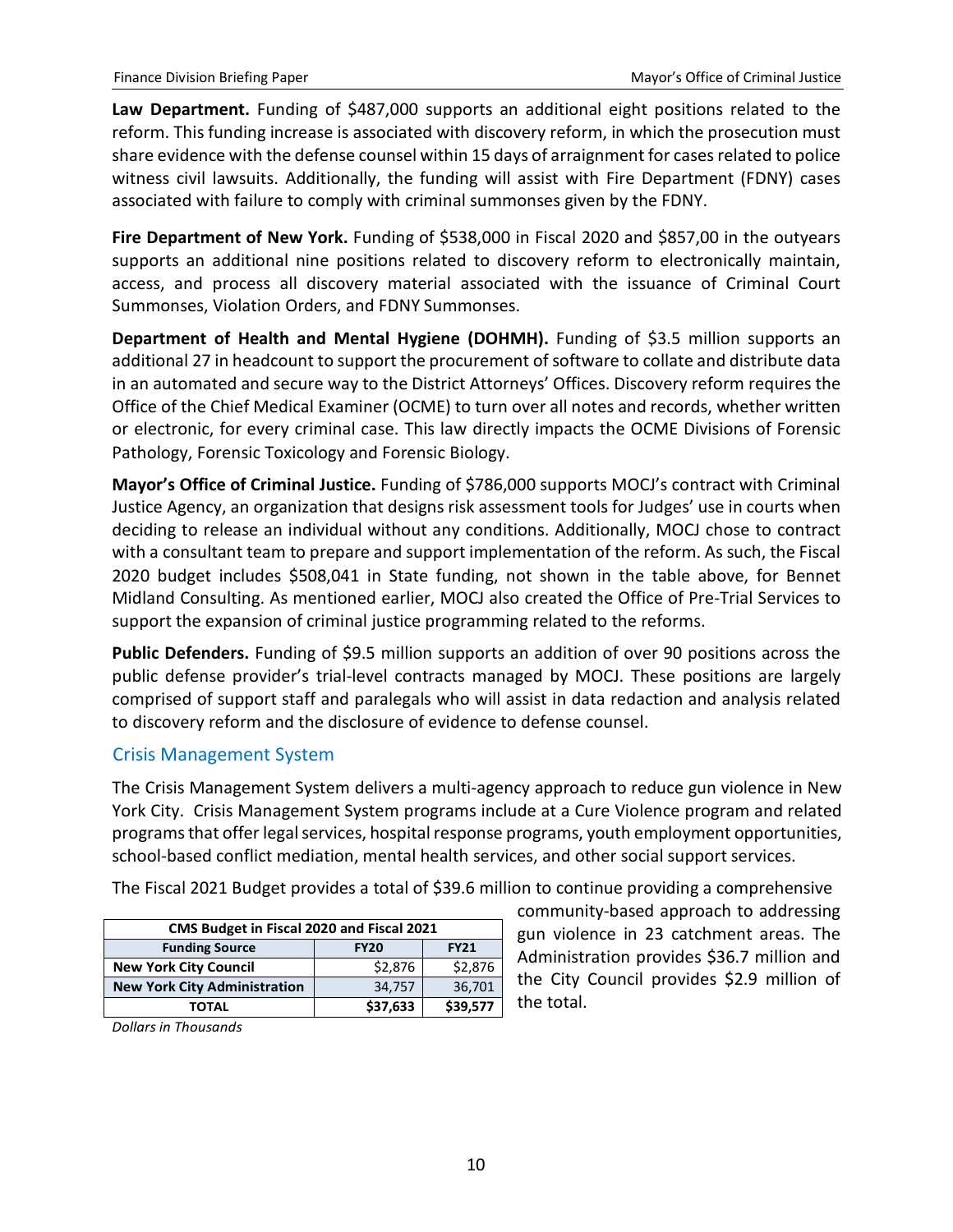In response to shootings in the Brownsville neighborhood in July 2019, \$1.2 million for Fiscal 2020 and \$994,000 in the outyears was added in the November 2019 Plan. The Center for Court Innovation was selected to work with local Brownsville organizations to implement the Cure Violence and social support models. The additional funding of \$175,400 in Fiscal 2020 supports a Mobile Trauma Unit for prevention and intervention services.

The Points of Agreement included additions in funding for the Crisis Management System as well. Funding of \$1.7 million in Fiscal 2020 and \$2.7 million in the outyears will support five catchment areas, one of which is a new site in the  $25<sup>th</sup>$  precinct. The enhancement funds will support an additional six staff lines for each identified precinct, including one outreach supervisor, two outreach workers, and three violence interrupters to support violence mitigation efforts beyond the existing confines of their target areas. The breakdown for each catchment area and funding totals for the outyears are below.

| <b>CMS Points of Agreement Adds and Total Precinct Budget</b> |                 |                                           |                |                       |  |  |
|---------------------------------------------------------------|-----------------|-------------------------------------------|----------------|-----------------------|--|--|
| <b>Borough</b>                                                | <b>Precinct</b> | Location                                  | <b>New Add</b> | <b>Precinct Total</b> |  |  |
| <b>Manhattan</b>                                              | 25              | East Harlem (Wagner House)                | \$250          | \$250                 |  |  |
| <b>Bronx</b>                                                  | 40              | Mott Haven (Patterson and Mitchel House)* | 994            | 2,100                 |  |  |
| <b>Queens</b>                                                 | 113             | Jamaica                                   | 250            | 1,800                 |  |  |
| <b>Bronx</b>                                                  | 47              | <b>Edenwald Houses</b>                    | 250            | 1,240                 |  |  |
| <b>Brooklyn</b>                                               | 60              | Coney Island                              | 250            | 1,240                 |  |  |
| <b>Brooklyn</b>                                               | 67              | East Flatbush                             | 700            | 1,840                 |  |  |
| \$2,694<br><b>TOTAL</b>                                       |                 |                                           |                |                       |  |  |

*Dollars in Thousands*

#### <span id="page-12-0"></span>Supervised Release

The Fiscal 2020 budget for supervised release currently totals \$21.8 million. Supervised release programs aim to reduce pretrial detention and reduce reliance on money bail. Providers work with identified defendants ensure their return to court and connect them to supportive services, such as mental health counseling, substance use treatment, and a variety of other services. The table below outlines the values of the contracts by borough and provider for the period of January through March 2020. Upon renegotiation of the contracts, these numbers are subject to change to meet the needs of expansion previously mentioned regarding State bail reform. The Fiscal 2021 projected budget for Supervised Release is \$117.5 million, but contract values reflecting this number are unknown at the time of the writing of this report. MOCJ will renegotiate contracts with the providers on March 31, based on intake trends observed through the first quarter of the reforms.

| <b>Borough (Provider)</b>                          | <b>Current FY20 Contract Value</b> | <b>Total New Intakes</b> |
|----------------------------------------------------|------------------------------------|--------------------------|
| <b>Bronx (Center for Court Innovation)</b>         | \$3,226                            | 961                      |
| <b>Brooklyn (Center for Court Innovation)</b>      | 4.305                              | 678                      |
| <b>Manhattan (CASES)</b>                           | 8,107                              | 1,506                    |
| <b>Queens (Criminal Justice Agency)</b>            | 4.931                              | 1,052                    |
| <b>Staten Island (Center for Court Innovation)</b> | 1,305                              | 269                      |
| TOTAL                                              | \$21,874                           | 4,466                    |

*Dollars in Thousands*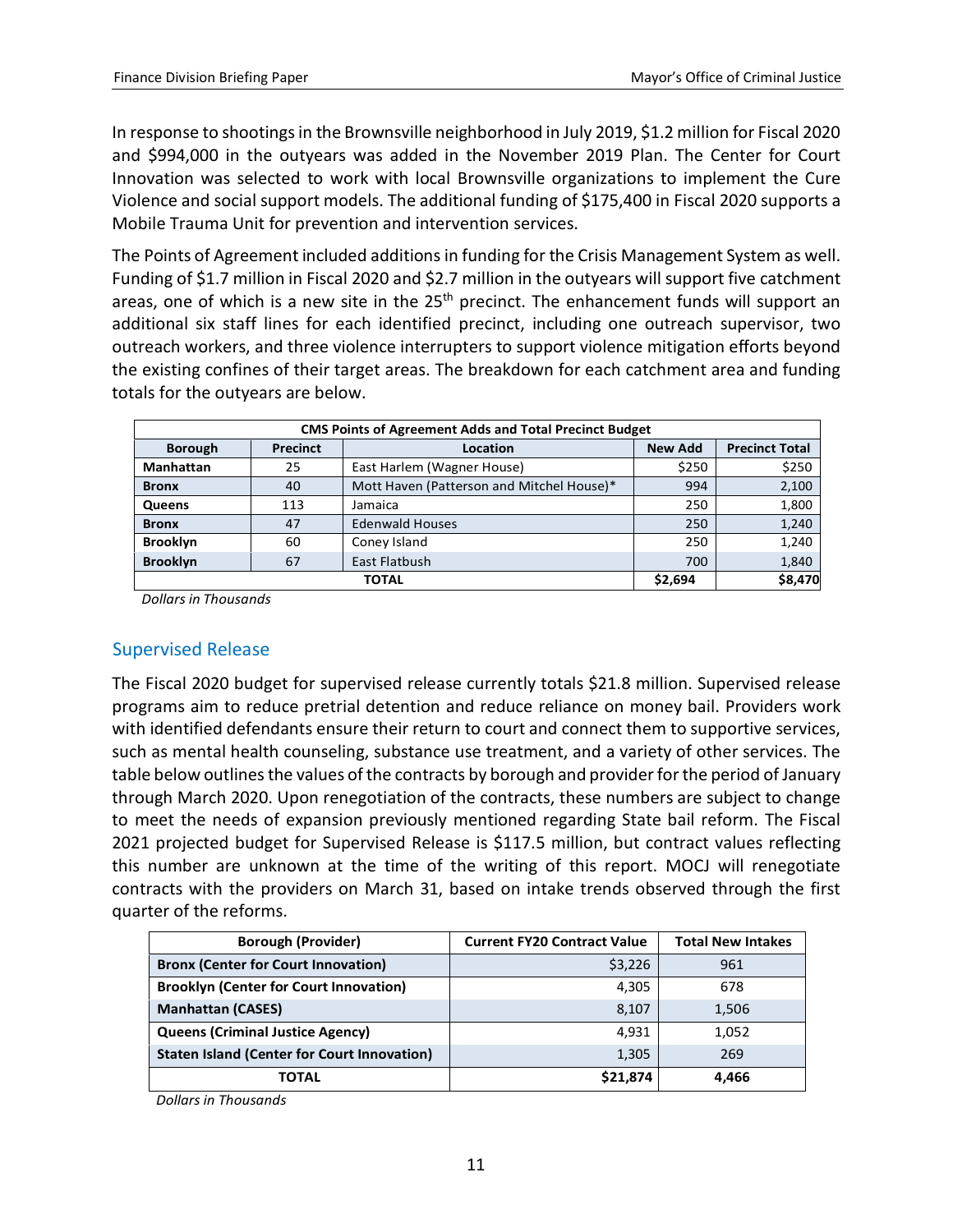As previously mentioned, the November 2019 Plan included baseline funding for Supervised Release including \$16.6 million in Fiscal 2020 and \$54 million in the outyears in City funding, as well as \$50,000 of State asset Forfeiture Funding from the Manhattan District Attorney in Fiscal Years 2021 and 2022. The current providers have increased staffing to meet the demand. Currently, MOCJ has shared that there is no need to subcontract to other providers, but this may be a possibility in the future as expansion of the program continues. As the program expands, the Council would like to see more variety in the CBOs that are funded.

Since the launch of the program, 17,000 participants have been enrolled, with an average of 4,700 individuals per year. In calendar year 2019, approximately 4,200 people enrolled, 86 percent of people enrolled returned to court, and 91 percent of people were not re-arrested for a felony offense while in the program. In light of State criminal justice reform and the plan to close Rikers Island, the projected annual enrollment in Supervised Release is expected to increase from approximately 5,000 individuals per year to up to 25,000 individuals per year.

#### <span id="page-13-0"></span>New and Enhanced RFPs Related to State Reform and Closing Rikers

**Atlas Programming.** In effort to support State and City reform, the Mayor's Office of Criminal Justice released a Negotiated Acquisition (NA) to address voluntary support services for individuals released from court without any conditions (released on their own recognizance or ROR'd). Atlas will seek to address the risks and needs of individuals through voluntary therapeutic services that address trauma, by providing mentorship through the use of credible messengers, education and employment, and entry into supportive community networks. Although there is no set award amount for the NA, MOCJ anticipates to award one contract to a "Prime Vendor" with approximately \$10 million. The Prime Vendor will distribute approximately 75 to 80 percent of the budget to subcontracted providers in communities for direct-service provision. Another five to ten percent of the budget will be for technical assistance, capacity building, and training and innovation.

Services will be citywide for individuals who are ROR'd, but will strive to target communities that have been historically impacted by violence including but not limited to: Harlem and Washington Heights, Brownsville, East New York and Flatbush, Jamaica, Morrisania, Claremont, and the South Bronx, and Stapleton. MOCJ anticipates extending outreach to approximately 10,000 people, with the goal of engaging 7,000 in services and programming. The City expects that approximately 70 to 75 percent of the individuals will be between the ages of 16 to 25. As of February 2020, MOCJ is in the final stages of determining organizations and expects to distribute awards by April 2020 with the expectations that services begin at the start of Fiscal 2021.

**Enhanced ATI Programming.** In April 2019, MOCJ released a Request for Proposal (RFP) for enhanced ATI services to expand the breadth and depth of current ATI programming across the City. The underlying rationale for the changes to the City's ATI program is to reduce the number of people admitted to jail, reduce the amount of time in detention for people awaiting courtmandated programming, and holistically address peoples' needs in order to limit recidivism. MOCJ anticipates to award between ten and fifteen contracts with this RFP for a contract term between April 1, 2020 and June 30, 2022. Contract will include an optional three year extension.

According to the RFP, enhanced ATI will better address participants' clinical and stabilizing needs. Clinical needs relate to issues such as self-management and substance dependence while stabilizing needs relate to issues such as housing, employment skills, and basic education.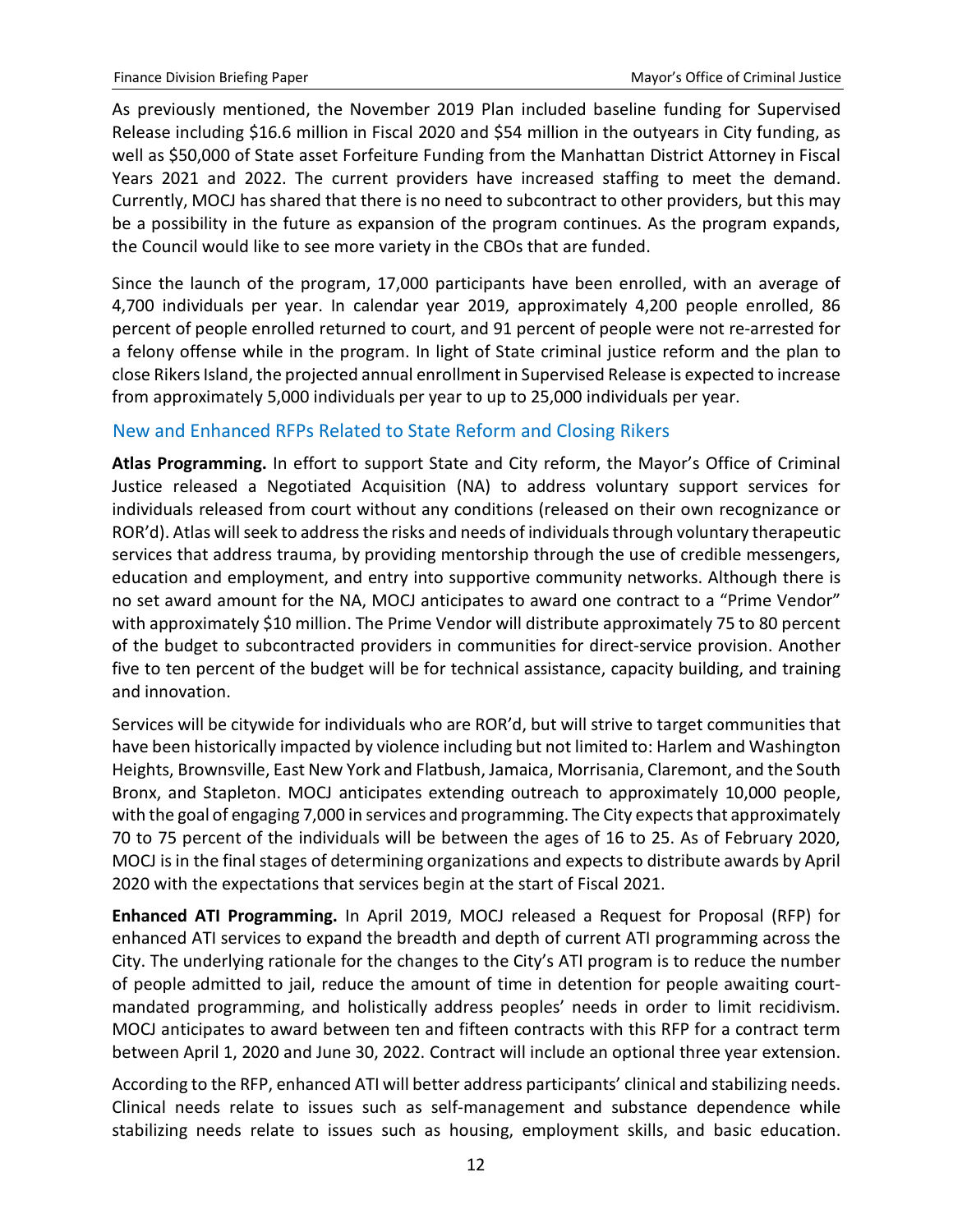Enhanced programming is estimated to reach 7,300 participants across the five boroughs, with services scheduled to begin at the start of Fiscal 2021. Just over 90 percent of all projected enrollments are expected to come from Brooklyn, Manhattan, and the Bronx. The anticipated total funding for the initial contract term is \$65.4 million structured for anticipated annual funding of approximately \$32.7 million. Enhanced ATI will cost approximately \$19.4 million more annually than the current program.



**Discharge Planning.** While programming for discharge planning, post-release support, and reentry in general has grown substantially in recent years, MOCJ recently recognized that structural features of contracting for these programs have resulted in challenges for the effective provision of services. MOCJ and DOC issued two new RFPs for reentry and discharge planning in order to better establish a continuum of care for enrollees who are in-custody and upon release. DOC's RFP will focus on in-custody programming and expand to specific populations and vulnerable communities while MOCJ's RFP will focus on reentry and post- release programming; \$10.5 million for MOCJ was transferred from DOC in the November 2019 Plan. The current discharge planning RFP ends on June 30, 2020. Both RFPs will have a contract period of July 1, 2020 to June 30, 2023 with a renewal option for three years. The anticipated cost of the combined RFPs is a total of \$44.4 million, with a tentative start of services to begin at the start of Fiscal 2021.

#### <span id="page-14-0"></span>Mayor's Action Plan (MAP) for Neighborhood Safety

For the past five years the Administration has implemented a comprehensive multi-agency effort to address public safety and community development in 15 of the 326 New York City Housing Authority (NYCHA) developments. According to the PMMR, the initial investment was \$210.5 million to fund a variety of programs, but information on the funding for MAP and a breakdown by Agency is not available in the City's budget and is not transparent; the PPMR should tie programs and spending.

With MOCJ's oversight, the Department for the Aging (DFTA), the Department of Probation (DOP), Department of Parks and Recreation (DPR), Department of Youth and Community Development (DYCD), Human Resources Administration (HRA), NYPD, the Mayor's Office for Economic Opportunity, the Mayor's Office of Operations, and NYCHA, provide a myriad of human-centered services in an effort to bring neighborhood residents and government together to reduce crime and build community-trust.

The Research and Evaluation Center at the John Jay College of Criminal Justice is leading an evaluation of MAP and its component parts. The evaluation will attempt to capture the MAP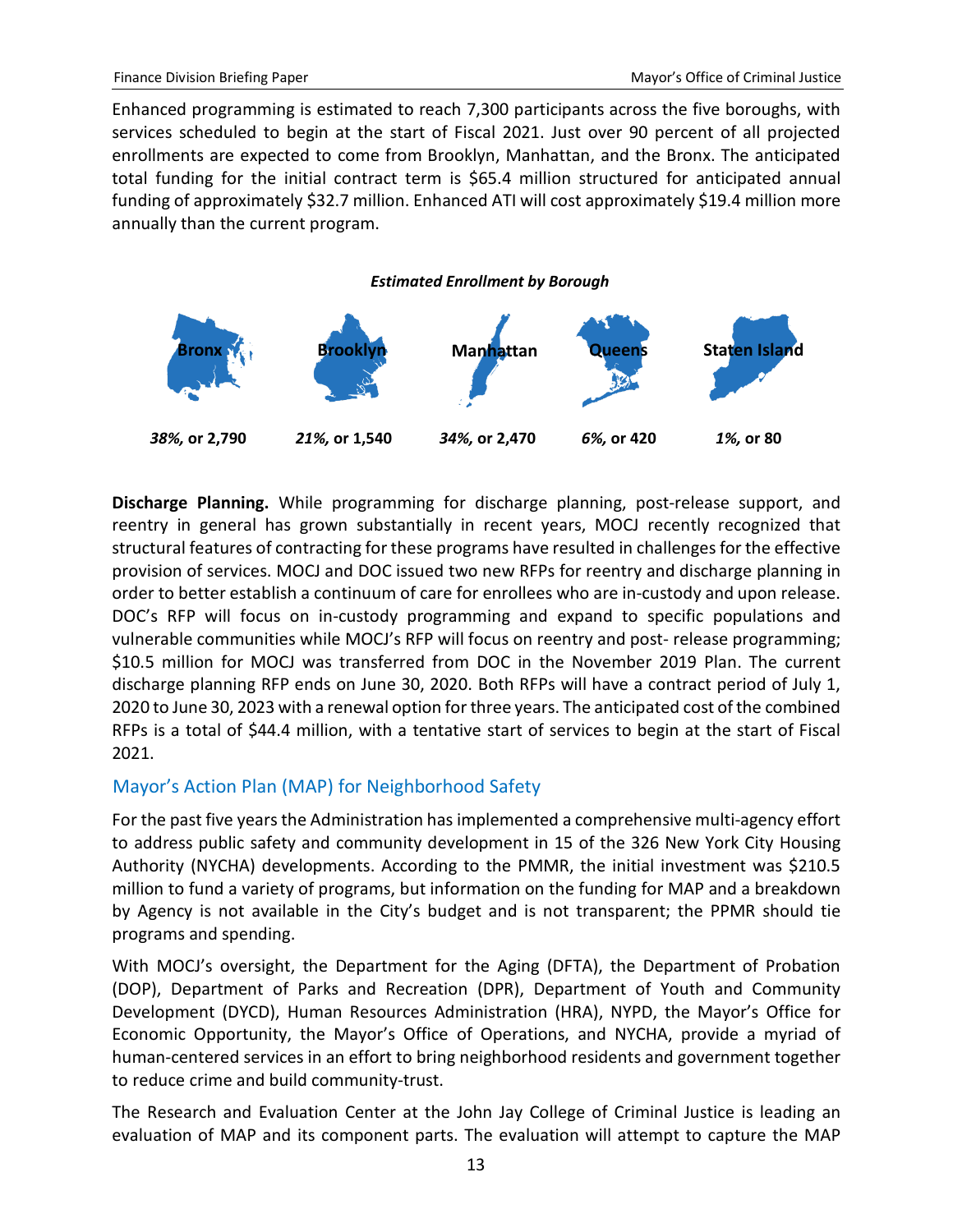process and gain an understanding of what components of MAP had the most benefits to the communities that participate. The evaluation began in the summer of 2017 and the final report is due at the end of Fiscal 2020.

In year six of MAP, the focus is on strengthening neighborhood engagement by expanding the reach of the initiative, deepening relationships with community members, and to continue to draw upon the local knowledge of residents to develop solutions for the MAP neighborhoods. MAP residents will generate ideas, as well as vote on which projects will be implemented to ensure that residents are included in decision making.



The Fiscal 2020 PMMR report includes indicators relevant to the Mayor's Action Plan on Neighborhood Safety. As shown in table below, there was a slight three percent increase in the total index crime in the 15 NYCHA developments; however, overall index crime at MAP sites are lower than they were for NYCHA sites as a whole, where a 13 percent increase was reported. Shootings decreased 33 percent during this reporting period, after an increase of 80 percent in the same reporting period this time last year. Below are the relevant crime indicators for Fiscal 2020 followed by a five-year crime incident summary. The seven index crimes included are murder, rape, robbery, felony assault, burglary, grand larceny auto. Violent crimes include murder, rape, robbery, and felony assault.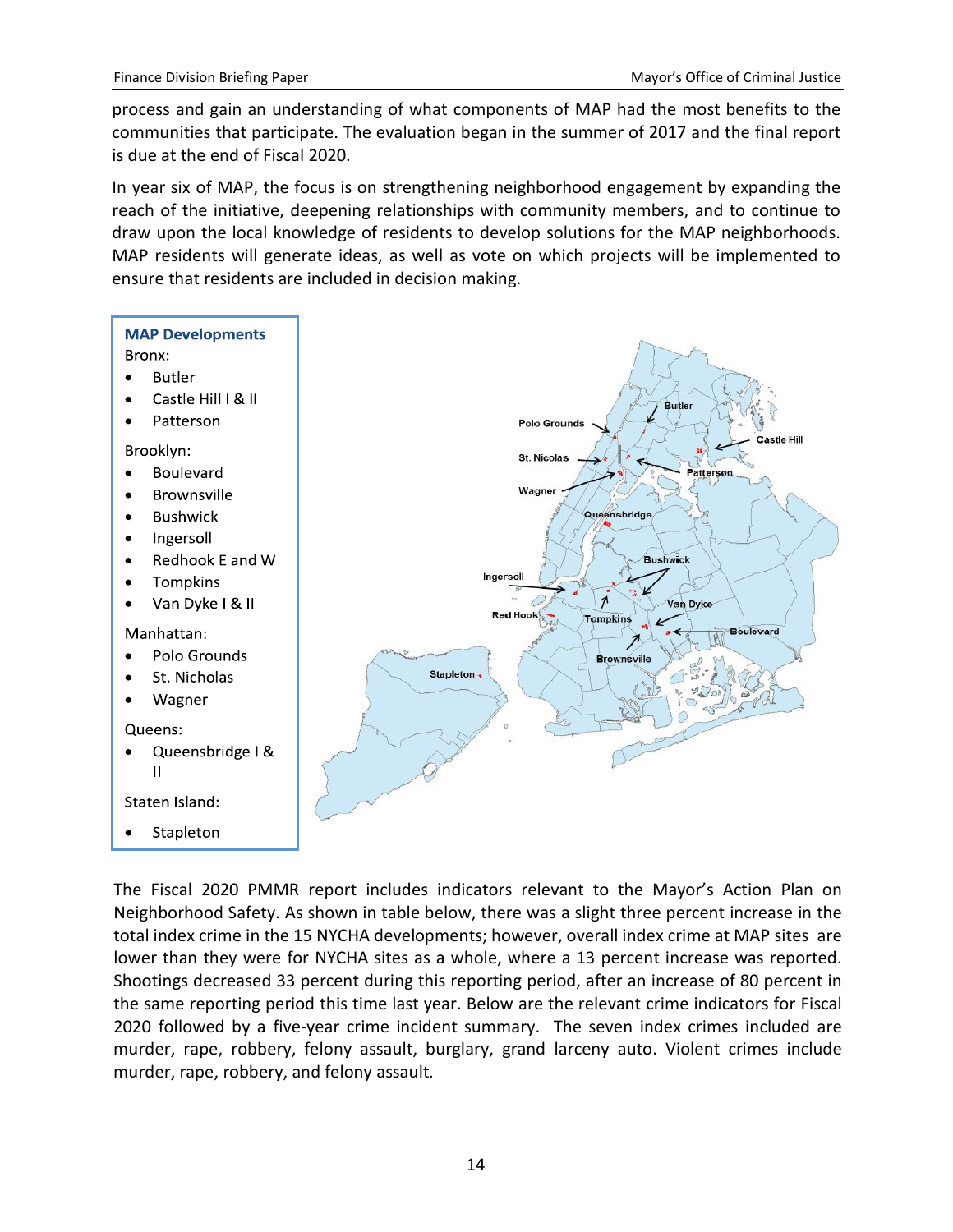| Table 3: Crime Statistics in the 15 MAP Developments as of the | Actual      | 4-month Actual             |     | Percent |
|----------------------------------------------------------------|-------------|----------------------------|-----|---------|
| <b>FY20 PMMR</b>                                               | <b>FY19</b> | <b>FY20</b><br><b>FY19</b> |     | Change  |
| <b>Number of Incidents</b>                                     |             |                            |     |         |
| Total Index Crime                                              | 747         | 269                        | 276 | 3%      |
| Violent Crime                                                  | 559         | 192                        | 183 | (5%)    |
| Shootings                                                      | 27          |                            |     | (33%)   |

| Table 4: Five Year Crime Statistics in the 15 MAP<br><b>Developments</b><br><b>Number of Incidents</b> | Actual<br><b>FY15</b> | Actual<br><b>FY16</b> | Actual<br><b>FY17</b> | Actual<br><b>FY18</b> | Actual<br><b>FY19</b> | Percent<br>Change<br>FY15-FY19 |
|--------------------------------------------------------------------------------------------------------|-----------------------|-----------------------|-----------------------|-----------------------|-----------------------|--------------------------------|
| Total Index Crime                                                                                      | 810                   | 837                   | 759                   | 778                   | 747                   | (8%)                           |
| Violent Crime                                                                                          | 531                   | 610                   | 547                   | 558                   | 559                   | 5%                             |
| Shootings                                                                                              | 35                    | 29                    | 27                    | 22                    | 27                    | (23%)                          |

Table five, below shows additional indicators for MAP as they are related to improved infrastructure/ environmental design and community engagement and programming, followed by discussion of various projects and new initiatives in Fiscal 2020.

| Table 5: Mayor's Action Plan for Neighborhood Safety Fiscal 2020 PMMR Indicators |                                                                                   |             |             |                 |             |               |
|----------------------------------------------------------------------------------|-----------------------------------------------------------------------------------|-------------|-------------|-----------------|-------------|---------------|
| Agency/Office                                                                    | <b>Indicator</b>                                                                  |             | Actual      | 4-Month Actual  |             | <b>Target</b> |
|                                                                                  | <b>Name</b>                                                                       | <b>FY18</b> | <b>FY19</b> | <b>FY19</b>     | <b>FY20</b> | <b>FY20</b>   |
|                                                                                  | Improved Infrastructure/Environmental Design                                      |             |             |                 |             |               |
|                                                                                  | Permanent lights installed*                                                       | 1,280       | <b>NA</b>   | <b>NA</b>       | <b>NA</b>   | ¥             |
| <b>NYCHA</b>                                                                     | Layered access projects completed (repairing<br>and adding additional security to |             |             |                 |             |               |
|                                                                                  | development entry and access points) (#<br>buildings)**                           | 106         | 67          | 3               | $\Omega$    | $\Omega$      |
|                                                                                  | Cameras installed (closed-circuit television) (#<br>cameras)                      | 1,118       | 232         | 232             | 276         | 745           |
|                                                                                  | <b>Community Engagement and Programming</b>                                       |             |             |                 |             |               |
| <b>DPR</b>                                                                       | Kids in Motion participants across MAP sites                                      | 52,30       | 43,51<br>0  | 43,51<br>0      | 45,622      | 65,000        |
|                                                                                  | Shape-Up participants across MAP sites                                            | 19,41<br>4  | 22,61<br>6  | 5,056           | 7,587       | 20,000        |
| <b>DYCD</b>                                                                      | <b>MAP Summer Youth Employment (SYEP)</b><br>enrollees                            | 2,826       | 3,033       | 3,033           | 2,907       | 3,500         |
| <b>DOP</b>                                                                       | Participants enrolled in the Next STEPS youth<br>mentorship<br>program            | 270         | 235         | 80              | 114         | 240           |
|                                                                                  | Participants who positively exited the Next STEPS<br>program                      | 117         | 184         | $\overline{17}$ | 52          | 180           |
| <b>HRA</b>                                                                       | Appointments to connect individuals to HRA<br>services                            | 2,300       | 2,109       | 645             | 1,217       | 2,200         |
|                                                                                  | Individuals connected to HRA services                                             | 1,379       | 1,508       | 378             | 1,013       | 1,400         |
| <b>DFTA</b>                                                                      | Total participants in DFTA support groups,<br>trainings, and<br>workshops         | 985         | 3,002       | 387             | 1,885       | 2,000         |
|                                                                                  | Seniors engaged at public events                                                  | 3,736       | 5,868       | 645             | 2,357       | 6,500         |
|                                                                                  | Program intakes                                                                   | 173         | 398         | 343             | 235         | 400           |
| Green City<br>Force                                                              | Program enrollees                                                                 | NА          | 50          | 16              | 17          | 50            |
| <b>MOCI</b> CCI                                                                  | Local NeighborhoodStat Attendees***                                               | <b>NA</b>   | 1,033       | 1,033           | 1,584       | 3,000         |

\*NYCHA Permanent Lights - Project completed in FY18

\*\*NYCHA Layered Access projects are complete at all sites except Patterson Houses. Expected completion of Patterson Houses is 12/31/2020.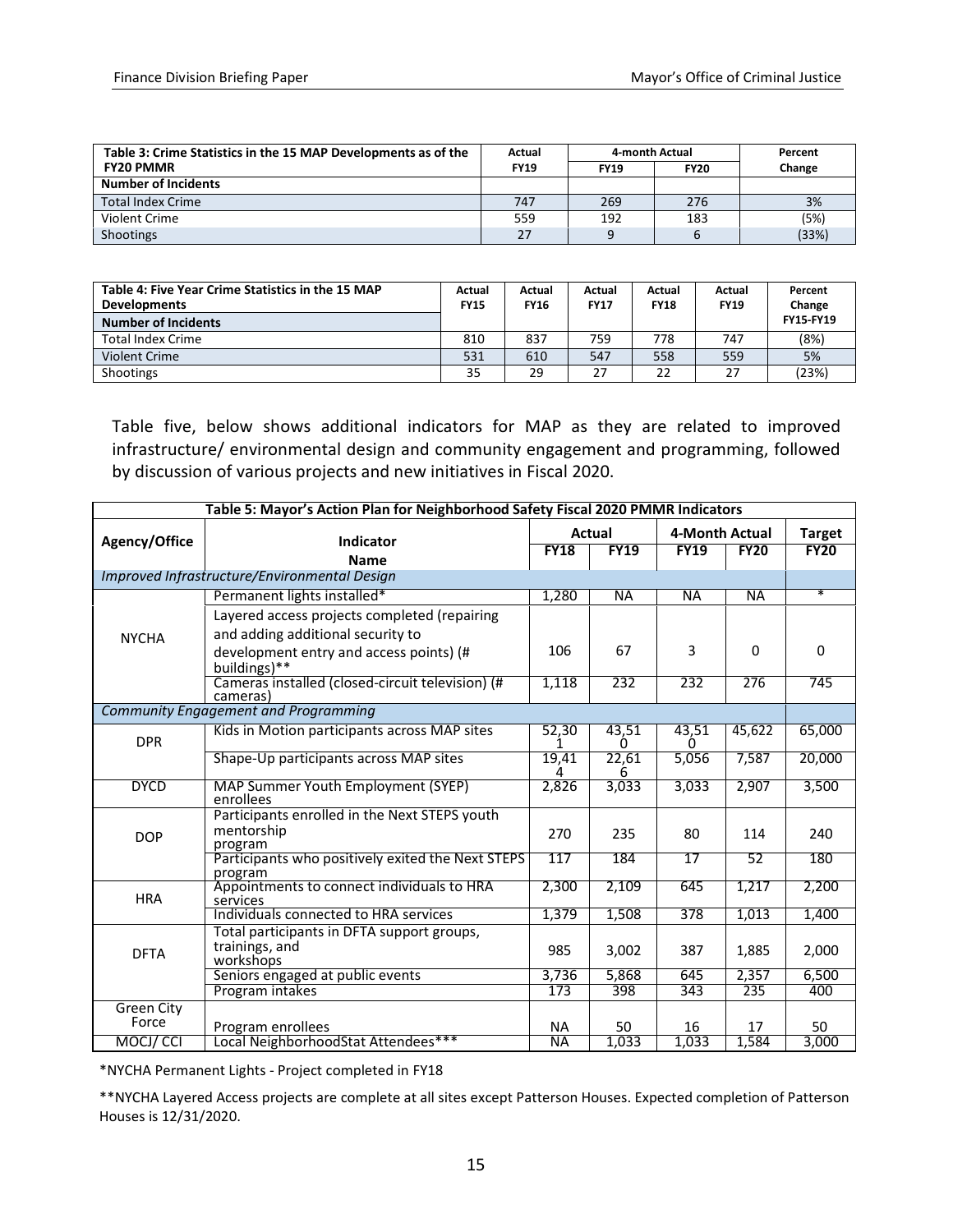#### **Indicators Added:**

- *Green City Force: 'Program enrollees.***'** MAP began a partnership with Green City Force to provide 50 MAP residents between the ages of 18 and 24 a year with an AmeriCorps service year experience where they gain job readiness skills in green service projects and career pathways in the green economy sector. The Green City Force Corps will support projects prioritized by MAP Stakeholder Teams.
- *Local NeighborhoodStat Attendees.* In Fiscal 2020, NeighborhoodStat (a communitybased, problem-solving process whereby MAP residents share, analyze, and use data to identify public safety priorities and implement solutions), shifted to a large assembly format to enable more residents to attend and provide input and ideas. Because residents were invited to participate in the selection of projects, more than 1,500 residents were in attendance at Local NeighborhoodStat events, an increase of over 50 percent compared to the same reporting period this time last year.

#### **Indicators Removed:**

• *ENDGBV: 'Healthy Relationship Academy and Community Outreach Events.'* In Fiscal 2020, ENDGBV transitioned from MAP-focused programming to a citywide approach to outreach and education.

#### **Budget Actions:**

• *Brownsville Neighborhood YouthStat.* In response to the summer Brownsville shooting, the November 2019 Plan included \$340,000 in Fiscal 2020 and \$590,000 in the outyears for Neighborhood YouthStat, a youth version of MAP's NeighborhoodStat model. Three young adults (ages 15 to 24) from the ten public housing developments in the community will be selected to serve on the YouthStat committee for Brownsville, working ten hours/month for one year, who will each receive a stipend. Young adults will participate in the "Brownsville Keepers" project and sustain youth-led community development initiatives including place-making and healing centers. MAP is expected to reach 50 to 100 youth from each of the ten developments.

#### <span id="page-17-0"></span>Mayor's Taskforce on Behavioral Health and Criminal Justice

Implemented in 2015, the Taskforce on Behavioral Health and Criminal Justice seeks to ensure that individuals with behavioral health disorders are: diverted from the criminal justice system; treated outside of a jail setting if they do enter; receive appropriate treatment that is therapeutic rather than punitive if they are in jail; and are connected to services upon release. Led by MOCJ, the taskforce is a partnership with DOC, DOHMH, DOP, Health and Hospitals (H+H), HRA, and the NYPD. As of the writing of this report, the budget for the Taskforce and a breakdown by Agency is unknown. Per previous PMMRS, this action plan is supported with a \$145.6 million investment, of which \$40 million is asset forfeiture funds contributed by the District Attorney of Manhattan (DANY). Although work on the taskforce is ongoing, the indicators have been removed from the PMMR, which is not transparent. As of the writing of this report, it is unclear why the indicators have been removed.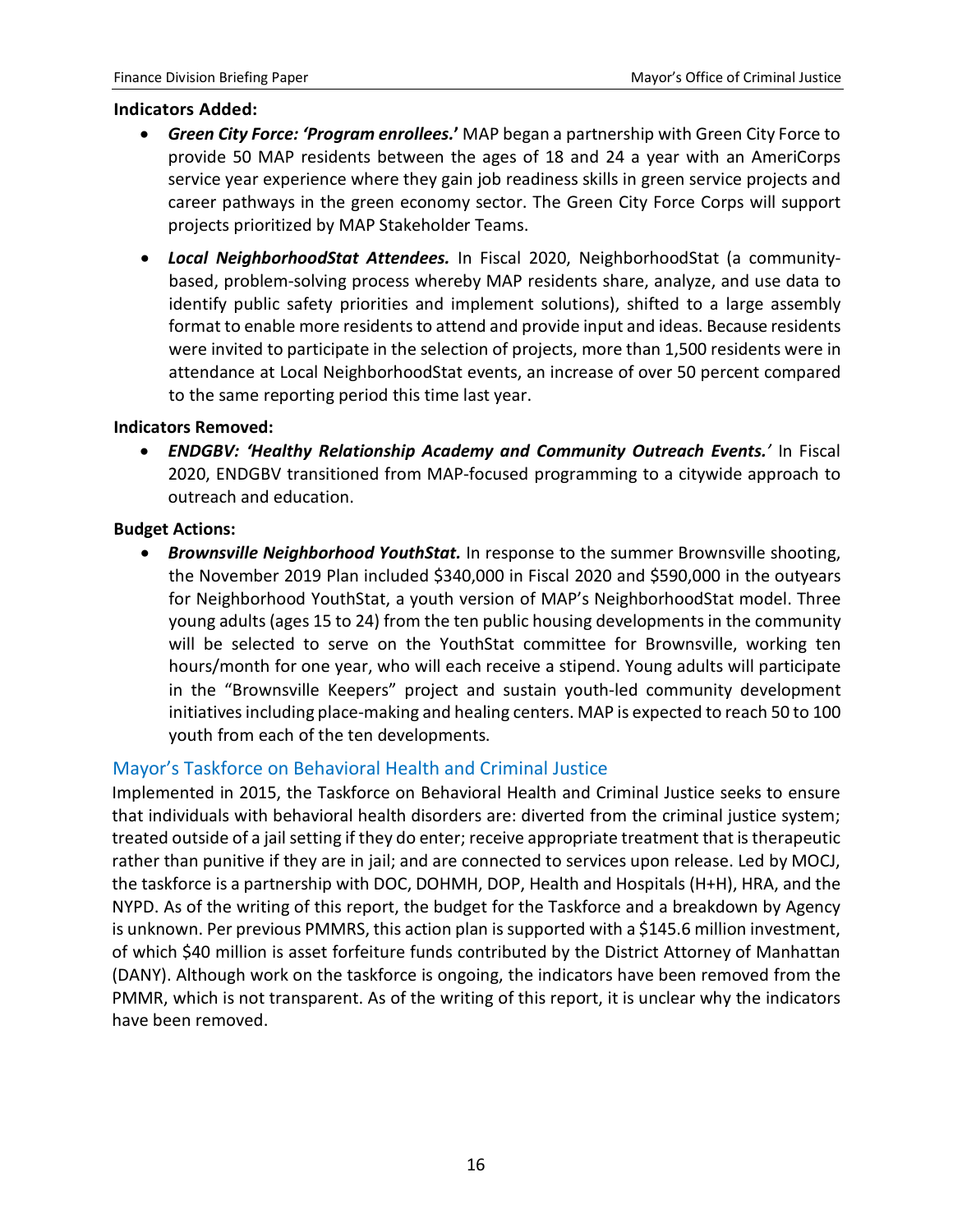## <span id="page-18-0"></span>Updates on the Fiscal 2020 Adopted Budget

The Fiscal 2020 Adopted Budget included \$18.1 million in one-time funding to support various initiatives and priorities of the City Council related to criminal justice. Below are status updates on each:

- **Supervised Release.** Funding of \$7 million supports expansion of Supervised Release programming to violent felony offenses. As of December 1, 2019, the Supervised Release program accepted violent offenses for the very first time.
- **Transitional Housing for Male Defendants with Mental Illness.** Funding of \$5 million will support the expansion of 100 new supportive transitional housing for male defendants with mental illness in lieu of incarceration. Fortune Society will provide 45 beds and is the sole awardee of the \$5 million; Fortune Society will subcontract with additional CBOs to achieve the 100-bed total and is currently in negotiations with three prospective providers.
- **Citywide Expansion of Project Reset.** Funding of \$3.24 million supports citywide expansion of the successful post-arrest diversion program, Project Reset. Project Reset began as a pilot program funded by City Council in the Bronx in coordination with Center for Court Innovation and the Bronx District Attorney. At the time of the writing of this paper, MOCJ has not amended the current providers' contracts, however, programs are fully operational in the Bronx, Brooklyn, and Manhattan (programming in Manhattan is supported by the Manhattan District Attorney's asset forfeiture funding). Services in Staten Island are expected to begin in March 2020, and services in Queens are ready to begin once the newly elected District Attorney approves programing.
- <span id="page-18-1"></span>• **Justice for Sex-Trade Workers.** At Adoption, the Administration funded \$2.9 million to support expansion of Safe Horizon's Youth Drop-In Center in Harlem. Based on operational considerations and the uncertainty of future funding, Safe Horizon is implementing a \$456,697 expansion that will increase the hours of operation at the Drop-In Center.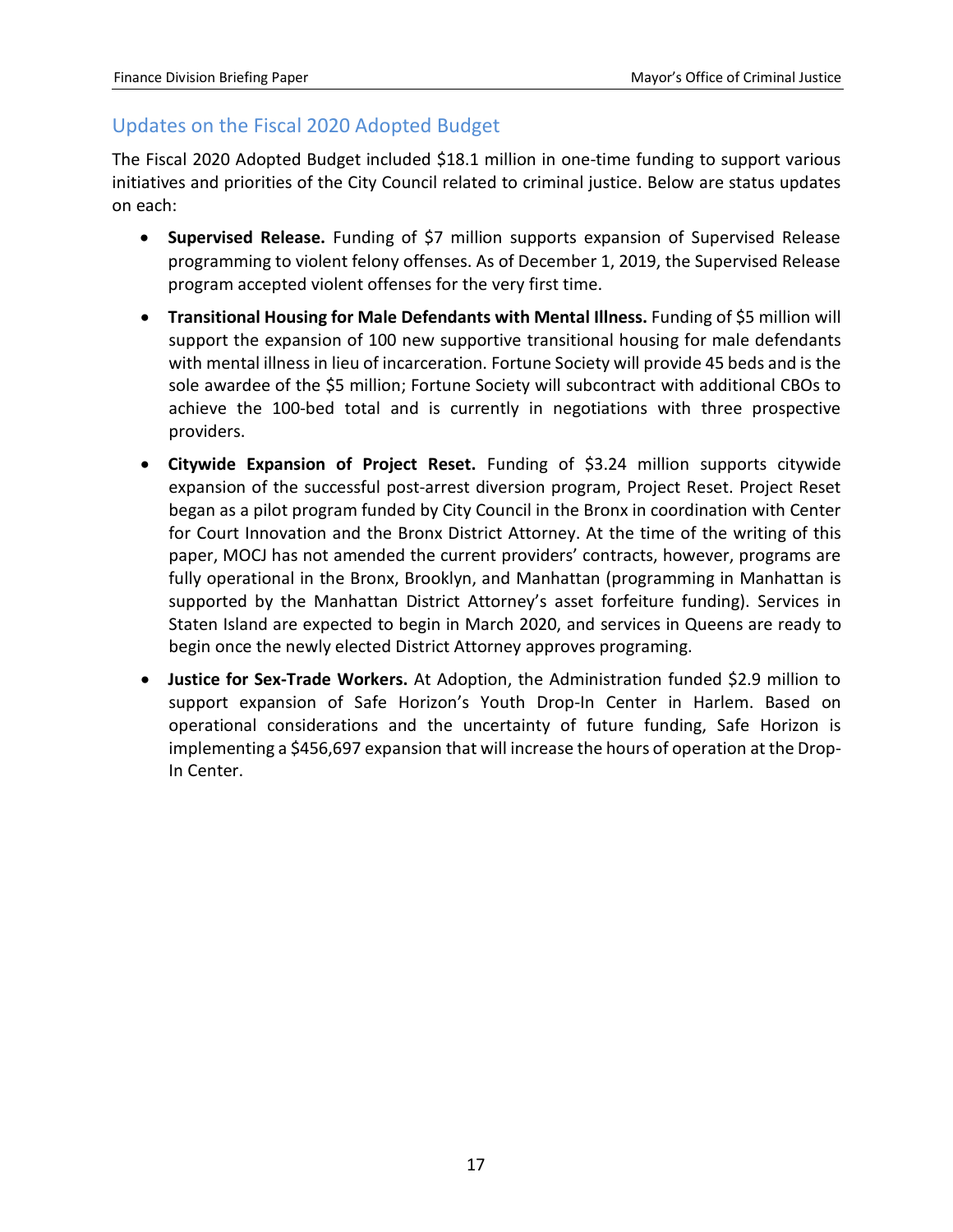### City Council Initiatives

| <b>FY20 Council Initiatives Managed by MOCJ</b>         |          |
|---------------------------------------------------------|----------|
| <b>Dollars in Thousands</b>                             |          |
| Alternatives to Incarceration (ATI's)                   | \$13,487 |
| <b>Crisis Management System</b>                         | 1,955    |
| Discharge Planning*                                     | 250      |
| Diversion Programs*                                     | 2,525    |
| Domestic Violence and Empowerment (DoVE)                | 9,633    |
| Family Advocacy and Guardianship Support*               | 1,500    |
| Hate Crimes Prevention*                                 | 1,155    |
| Initiative for Immigrant Survivors of Domestic Violence | 530      |
| Initiative to Combat Sexual Assault                     | 3,210    |
| Innovative Criminal Justice Programs*                   | 2,380    |
| Legal Information for and Support Families (LIFT)       | 485      |
| Legal Services for Low-Income New Yorkers               | 250      |
| Prevent Sexual Assault Initiative for Young Adults      | 350      |
| Prisoners' Rights Project                               | 1,000    |
| Support for Victims of Human Trafficking                | 1,200    |
| Supportive Alternatives to Violent Encounters           | 1,000    |
| Supports for Persons Involved in the Sex-Trade*         | 3,278    |
| Local                                                   | 1,157    |
| Total                                                   | \$45,345 |

*\*New in Fiscal 2020*

In addition to the one-time funding of \$18.1 million included in the Fiscal 2020 Budget by the Administration, the Fiscal 2020 Budget includes \$45.3 million for City Council initiatives that support the work of community-based organizations within the criminal justice, domestic violence, legal service, and public safety program areas. Table six provides an overview of funding for Fiscal 2020. The City Council's Fiscal 2020 support for criminal justice services grew by approximately \$14.2 million. This includes new initiatives around diversion programming, discharge planning, support for crime victims and support for people involved in the sex trade.

MOCJ is the contracting agency for these services, which are provided by more than 172 community-based organizations. Many of the initiatives supplement contracts that organizations hold with MOCJ such as the Alternative to Incarceration (ATI) programs, Center for Court Innovation (CCI), and the Child Advocacy Centers (CAC). In response to supporting community and advocate needs and the State and City criminal justice reforms the Council funded six new initiatives in Fiscal 2020, including Discharge Planning, Diversion Programs, Family Advocacy and Guardianship Support, Innovative Criminal Justice Programs, and Support for Persons Involved in the Sex-Trade. For details on each Initiative please see Appendix A.

#### **CBO Contracting Issues and Concerns**

As MOCJ has experienced high turnover in recent years, and criminal justice programing across the City has increased, contracting has been delayed significantly. MOCJ has experienced a backlog, and organizations are waiting for longer periods to receive a registered contract. To address this issue, the Fiscal 2020 Budget included baseline funding of \$255,000 for MOCJ "Contract and Budget Staff" with a budgeted of headcount of three, one of which is solely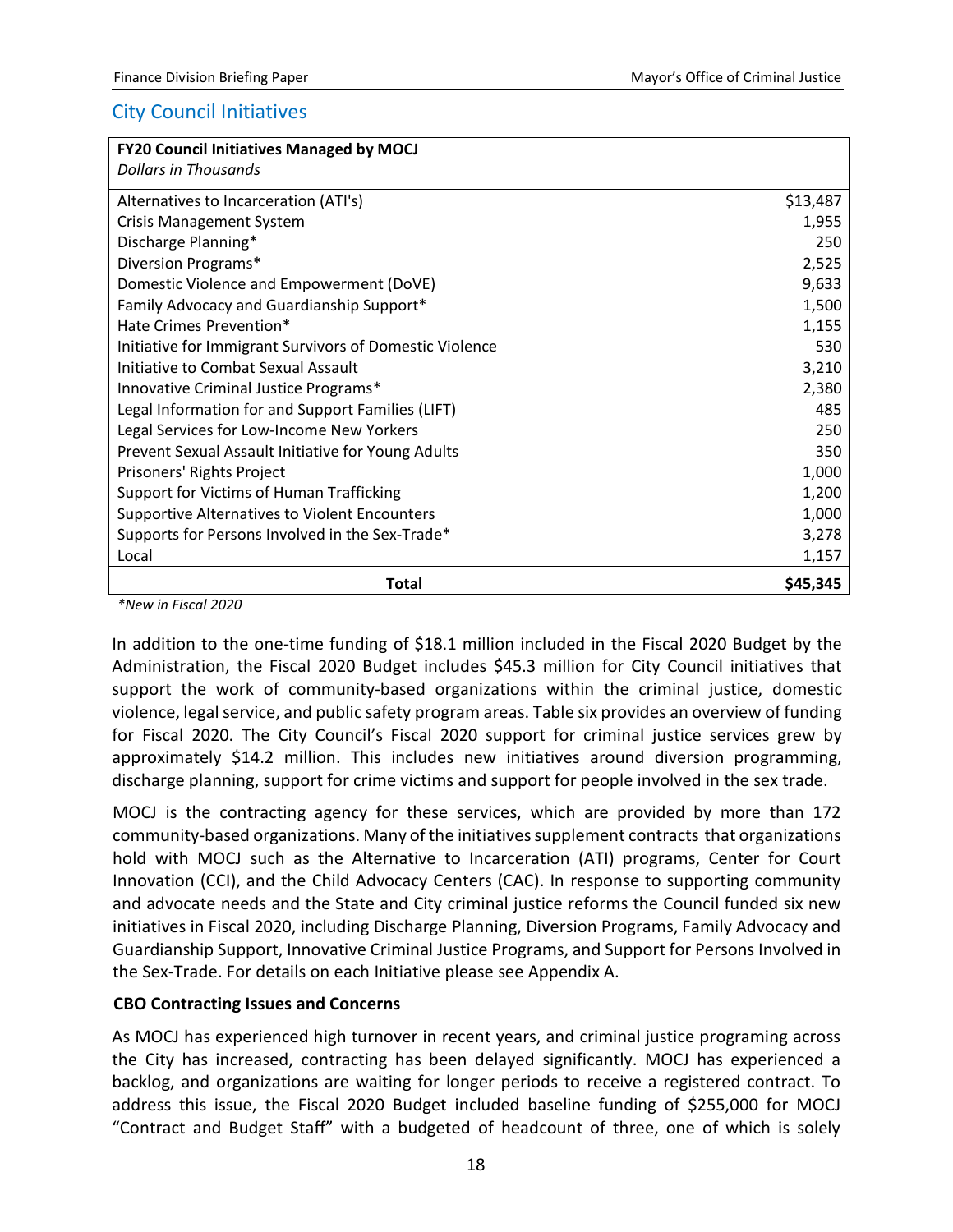dedicated to City Council discretionary funding, however, the Council and CBOs have still noted considerable delays.

#### <span id="page-20-0"></span>Courts Overview

MOCJ is responsible for assisting with the maintenance of the New York City's 29 court facilities, which include civil, criminal, family, housing, small claims, supreme and surrogate courts. Pursuant to New York State Law, localities bear the responsibility of providing adequate, functional and sufficient court facilities, all of which are City-owned. Oversight functions include contracting capital projects for work done in any New York City court facility. The State and City agencies that manage the operational and programmatic activities in the courthouse include the Office of Court Administration (OCA), the administrative arm of the New York State court system, MOCJ and the Department of Citywide Administrative Services (DCAS).

MOCJ and OCA manage the infrastructure improvements and upgrading of courthouse facilities throughout New York City. DCAS' Asset Management Division is responsible for managing the maintenance staff who work in the courts, as well as some capital projects. Depending on the scope of work, projects are managed by DCAS, the Department of Design and Construction

DDC) (the City's primary capital construction project manager), or the Dormitory Authority of the State of New York (DASNY), (New York State's facilities finance and construction authority). There is no standard formula in making a decision on which entity manages the project, however, DASNY historically manages larger, more expansive renovations and capital projects while DDC and DCAS manage smaller projects and maintenance projects respectively.

#### <span id="page-20-1"></span>Courts Financial Plan Summary

DCAS has responsibility for cleaning and maintaining all of the City's courts. DCAS' budget includes a U/A pair for asset management for the Courts – public facilities. The courts Financial Summary below provides an overview of the portions of DCAS' budget used for court maintenance, disaggregated by Appellate Courts and the Unified Courts System. Table seven on the following page provides an overview of DCAS' actual expenditures for Fiscal 2018 and Fiscal 2019, the Adopted Budget for Fiscal 2020, and planned expenditures for Fiscal 2020 and Fiscal 2021 as the current Financial Plan.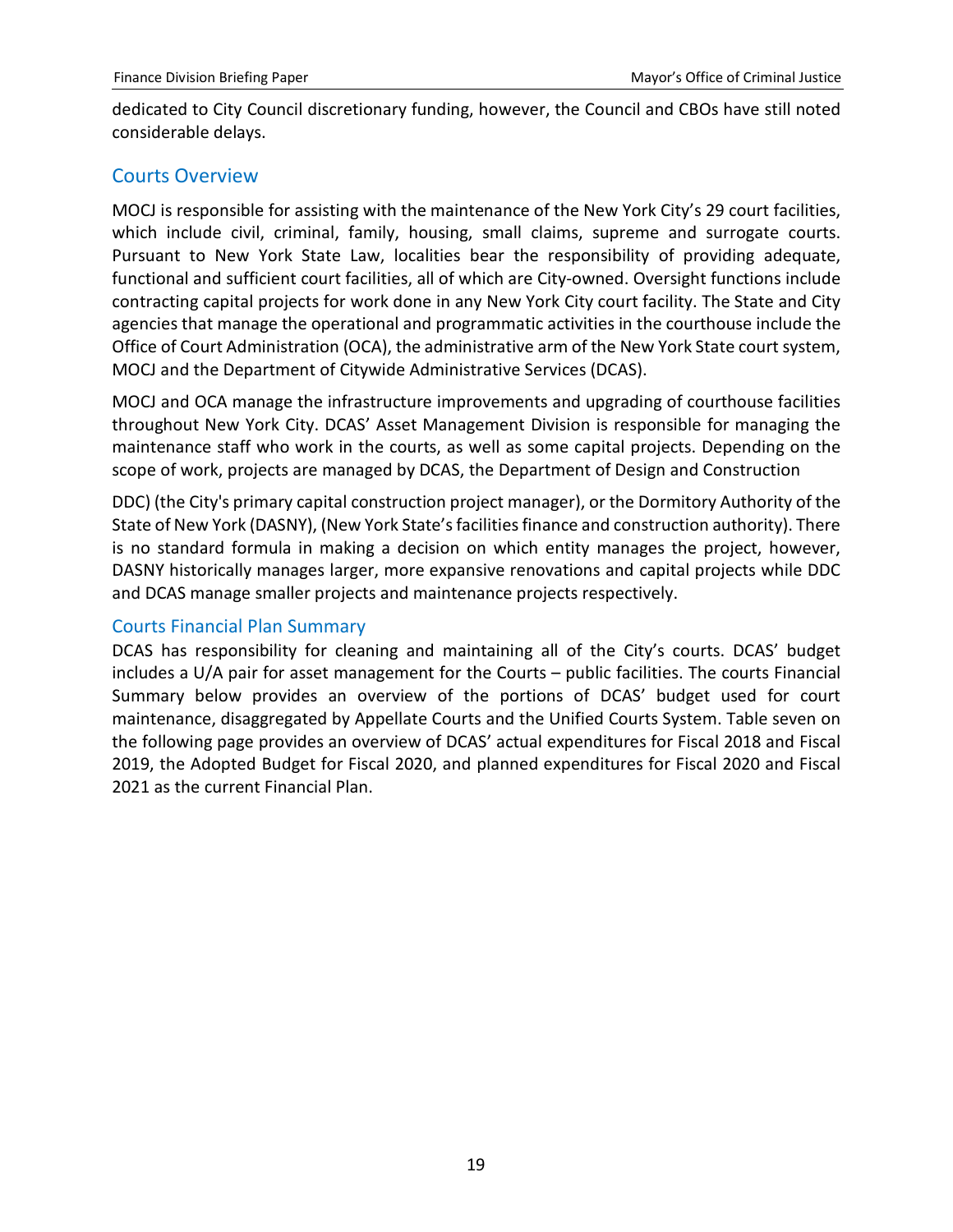| <b>Table 7: Courts Maintenance Financial Summary</b> |          |          |          |                         |          |             |  |  |
|------------------------------------------------------|----------|----------|----------|-------------------------|----------|-------------|--|--|
|                                                      | Actual   | Actual   | Adopted  | <b>Preliminary Plan</b> |          | *Difference |  |  |
| <b>Dollars in Thousands</b>                          | 2018     | 2019     | 2020     | 2020                    | 2021     | 2020-2021   |  |  |
| <b>Spending</b>                                      |          |          |          |                         |          |             |  |  |
| <b>Appellate Courts</b>                              |          |          |          |                         |          |             |  |  |
| <b>Personal Services</b>                             | \$1,121  | \$1,031  | \$1,791  | \$1,791                 | \$1,803  | \$12        |  |  |
| <b>Other Than Personal Services</b>                  | 24,001   | 24,729   | 26,001   | 26,001                  | 28,147   | 2,145       |  |  |
| Subtotal                                             | \$25,122 | \$25,760 | \$27,792 | \$27,792                | \$29,949 | \$2,157     |  |  |
| <b>Unified Court System</b>                          |          |          |          |                         |          |             |  |  |
| <b>Personal Services</b>                             | \$44,630 | \$47,027 | \$45,384 | \$45,384                | \$45,812 | \$428       |  |  |
| <b>Other Than Personal Services</b>                  | 2,267    | 3,202    | 2,258    | 2,258                   | 0        | (2,258)     |  |  |
| Subtotal                                             | \$46,897 | \$50,229 | \$47,642 | \$47,642                | \$45,812 | (\$1,830)   |  |  |
| <b>TOTAL</b>                                         | \$72,019 | \$75,989 | \$75,434 | \$75,434                | \$75,761 | \$327       |  |  |
| <b>Funding</b>                                       |          |          |          |                         |          |             |  |  |
| City Funds                                           | \$15,896 | \$16,597 | \$16,450 | \$16,450                | \$17,995 | \$1,545     |  |  |
| State                                                | 56,123   | 59,393   | 58,983   | 58,983                  | 57,766   | (1,218)     |  |  |
| <b>TOTAL</b>                                         | \$72,019 | \$75,989 | \$75,434 | \$75,434                | \$75,761 | \$327       |  |  |
| <b>Budgeted Headcount</b>                            |          |          |          |                         |          |             |  |  |
| <b>Appellate Courts</b>                              | 18       | 18       | 18       | 18                      | 18       | 0           |  |  |
| Unified Court System                                 | 624      | 624      | 624      | 624                     | 624      | 0           |  |  |
| <b>TOTAL</b>                                         | 642      | 642      | 642      | 642                     | 642      | 0           |  |  |

The Fiscal 2021 Preliminary Budget decreases by approximately \$2.6 million primarily due to a lack of recognition in State funds for OTPS in Fiscal 2021 for the Unified Courts System. DCAS expects to see these funds reflected in the Fiscal 2020 Budget later in the Fiscal Year.

#### <span id="page-21-0"></span>Capital Plan Overview

The following section will provide an overview of the Preliminary Commitment Plan and Capital Budget for the Courts System. Each one of these documents should support and be well integrated with one another to properly execute the City's capital projects as well as meet its infrastructure goals. The below sections examines to what extent this is occurring, where improvements need to be made, and the overall feasibility of the Court's capital program.

<span id="page-21-1"></span>The Preliminary Budget proposes new appropriations of \$257 million for Fiscal 2021. The required level of new appropriations should be determined by considering the current level of funding available to courts for capital projects as well as actual construction plans. The Fiscal 2020 Adopted Capital Budget appropriated \$760.5 million to Courts; \$513 million in reauthorized prior appropriations and \$247.5 million newly appropriated in Fiscal 2020. This allocation is far more that Courts have actually spent in any year since Fiscal 2016. Through the first five months of Fiscal 2020, of the \$760.5 million, only \$1.8 million has been committed, leaving a \$758.7 million balance.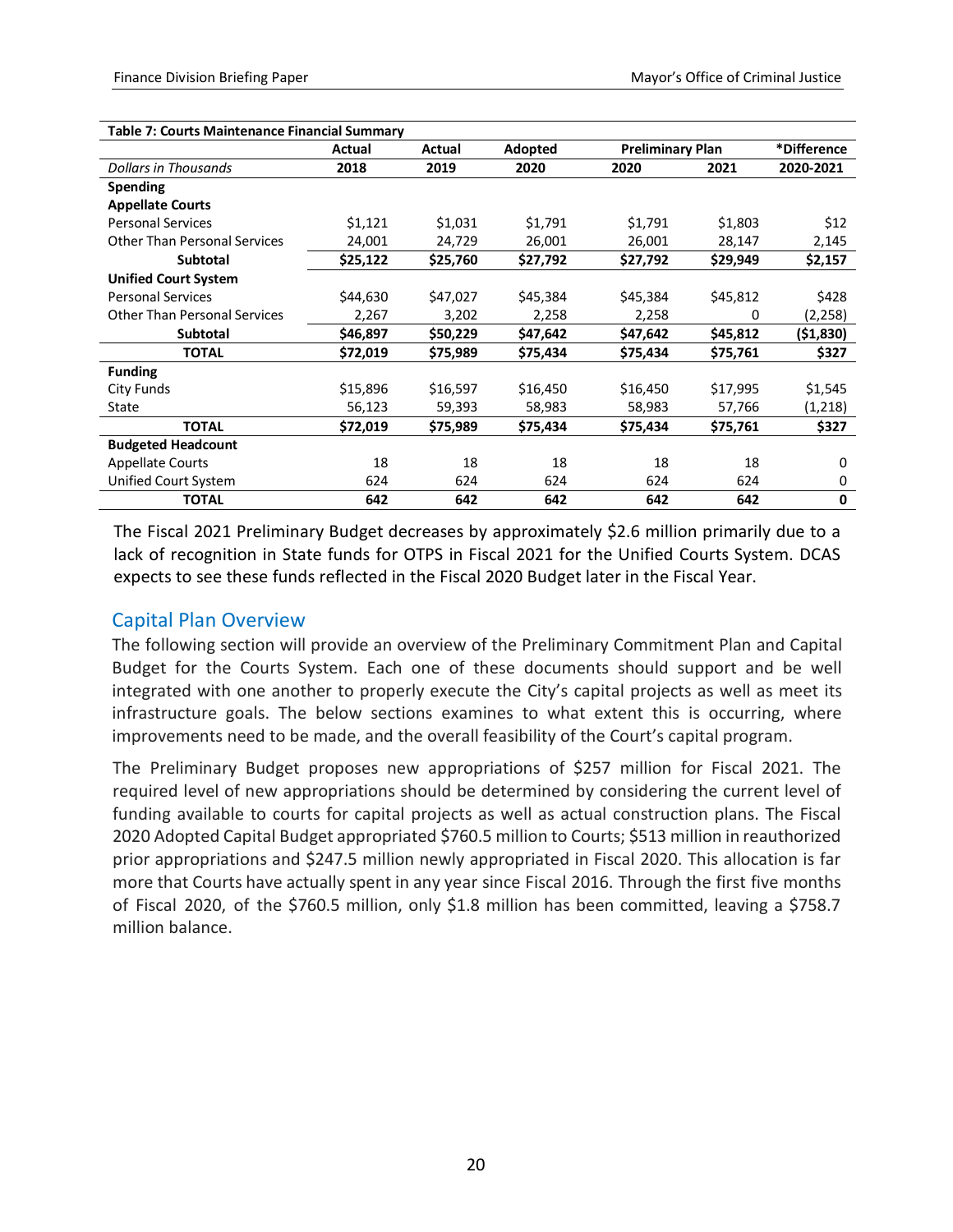#### Preliminary Capital Commitment Plan for Fiscal 2021-2024



**Courts Fiscal 2021-2024 Capital Budget**

The Courts Preliminary Capital Commitment Plan of \$1.4 billion in Fiscal 2020-2024 has decreased \$4 million, or less than one percent, since the Fiscal 2020 Adopted Capital Commitment Plan. The Courts Capital Commitment Plan represents approximately 1.7 percent of the City's total \$85.5 billion Preliminary Commitment Plan. The Capital Commitment is significantly higher than the Capital Budget because it includes Fiscal 2020. The Courts Preliminary Capital Plan includes 28 budget lines, which include a total of 100 projects, some of which are discrete projects, others of which are lumped together.

The Court System Commitment Plan shows 18 percent of all its commitments in Fiscal 2020, increasing substantially to 36 percent in Fiscal 2021, then decreasing to 16 percent, 11 percent, and 18 percent, respectively in Fiscal 2022 to 2024. The chart on the following page shows the Fiscal 2020 through Fiscal 2024 Commitment Plan at Adoption and as of the Current Preliminary Plan and the percent change. The total appropriations for the court system in Fiscal 2020 are \$760.5 million against planned commitments totaling only \$288 million.1 This excess balance of \$472.5 million in appropriations gives the Courts considerable flexibility within the capital plan. While the Courts Capital Plan has far greater appropriations than needed to complete the projects planned for the current year, the proposed pace of projects over the course of the Plan is generally even.



 $1$  Appropriations for Fiscal 2020 are calculated by summing the available appropriations listed in the commitment plan with actual commitments to-date. Because commitments to-date excludes inter-fund agreements (IFA), this figure may be slightly lower than the total appropriations for Fiscal 2019. In addition, a very small portion of the difference between appropriations and planned commitments are necessary to fund IFA, which are excluded from this planned commitments figure.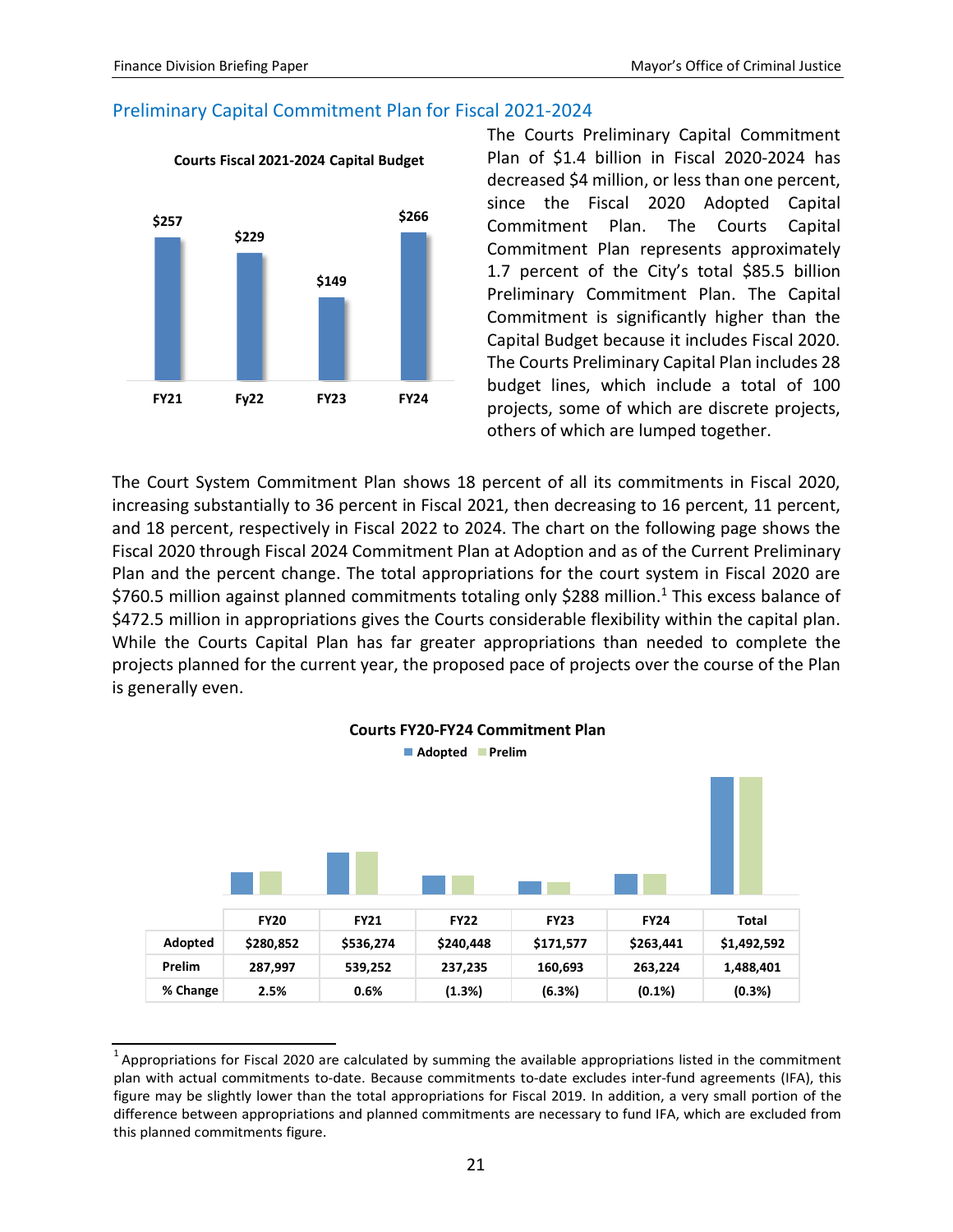The Courts ten-year total is \$2 billion which is \$6 million greater than the Courts five year plan of \$1.4 billion. The Department's history of commitments is shown in the chart below, which displays the Department's capital commitment plan as of the Fiscal 2016-2019 Executive Budget and the actual commitments in the corresponding fiscal year. The chart also shows the capital commitment rate: the percentage of the capital plan committed per fiscal year.<sup>2</sup>



The Courts had actual commitments of \$29,272 in Fiscal 2019, a commitment rate of 33 percent. Given the court's four-year commitment rate average of 22 percent, it is likely that the Court System will end the coming year with unmet commitment targets and significant appropriations rolled into Fiscal 2021 and in the outyears.

 $2$  Note planned commitments are higher than the agency's "target commitments." Target commitments are a management tool used by OMB; they are "the actual aggregate levels that the managing agencies are expected to commit and against which their performance will be measured at the end of the fiscal year," and are not broken out between City and non-City funds.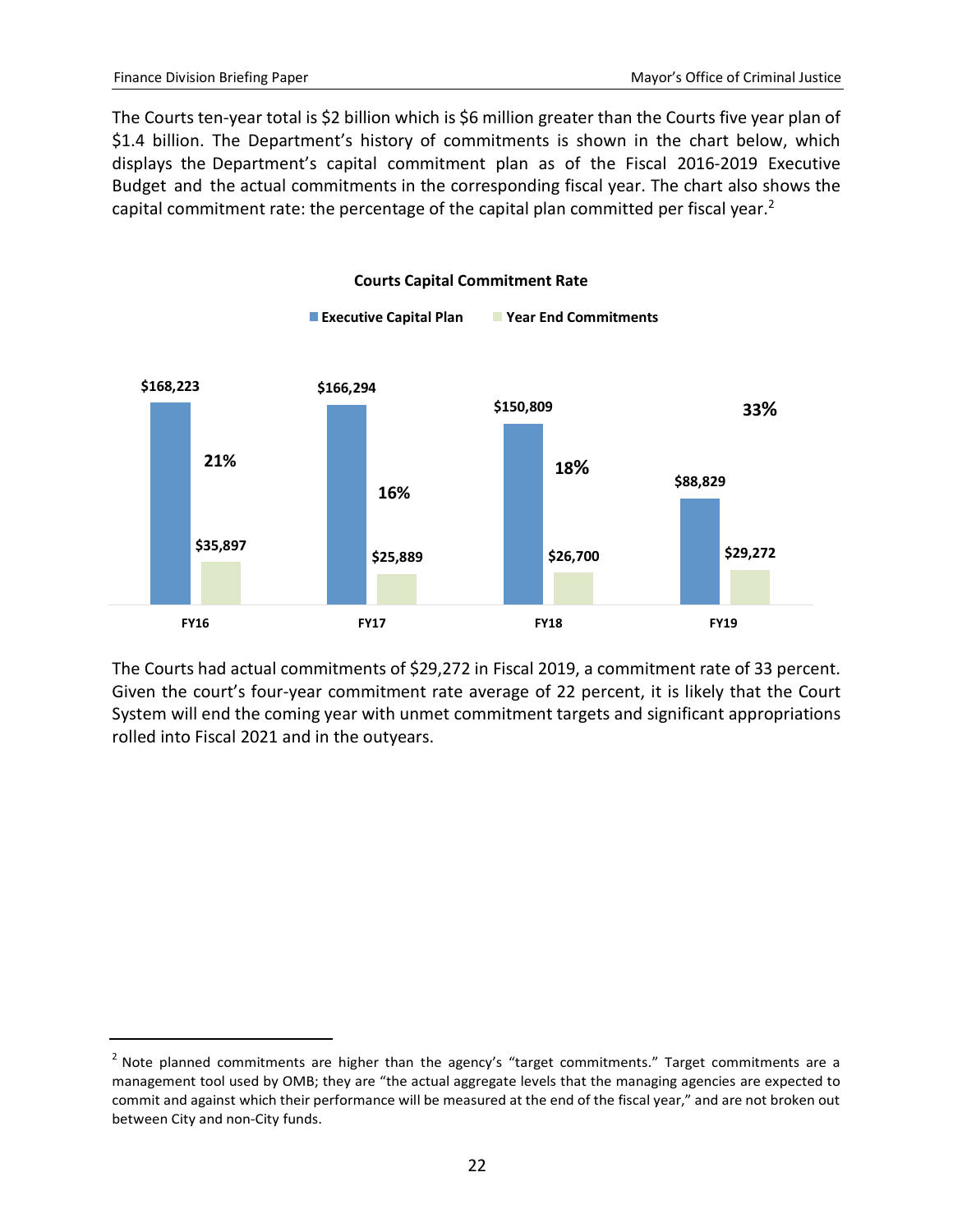#### <span id="page-24-0"></span>2020 Preliminary Capital Commitment Plan by Borough

Courts Capital by Borough Grand Total: \$1.48 Billion



The graphic to the left displays the \$1.48 billion capital commitment plan by either borough or citywide projects. The majority of projects, approximately \$1 billion, or 72 percent of the total projects, are citywide, while just \$421 million, or 22 percent of projects, are associated with a specific borough: \$103.5 million for the Bronx, \$111.4 million for Brooklyn, \$65 million for Manhattan, \$105.8 million for Queens, and \$35 million for Staten Island. Because capital projects for courts are almost always building specific, it is outstanding that the majority of planned commitments are lumped in a group categorized as "citywide." More transparency in the Commitment Plan for these projects would be beneficial.

### <span id="page-24-1"></span>Preliminary Capital Plan Highlights

Major capital projects included in the Preliminary Capital Plan for Fiscal 2020 through 2023 include the following:

• **Acquisition, Additions, Construction, Reconstruction.** The Fiscal 2020 Adopted Capital Commitment Plan includes approximately \$1 billion over the next five years, with \$252 million in Fiscal 2020, for acquisition, adds, construction, and reconstruction to various courts citywide. This is a single budget line that holds a large lump sum allocation for various projects, and is overly general. Projects included in this project line are highlighted in the table on the following page and include various rehabilitation projects that have yet to be assigned but are internal funding sources for new projects and cost adjustments related to building infrastructure projects, the relocation of two Court facilities, and several ADA and fire safety compliance projects among others.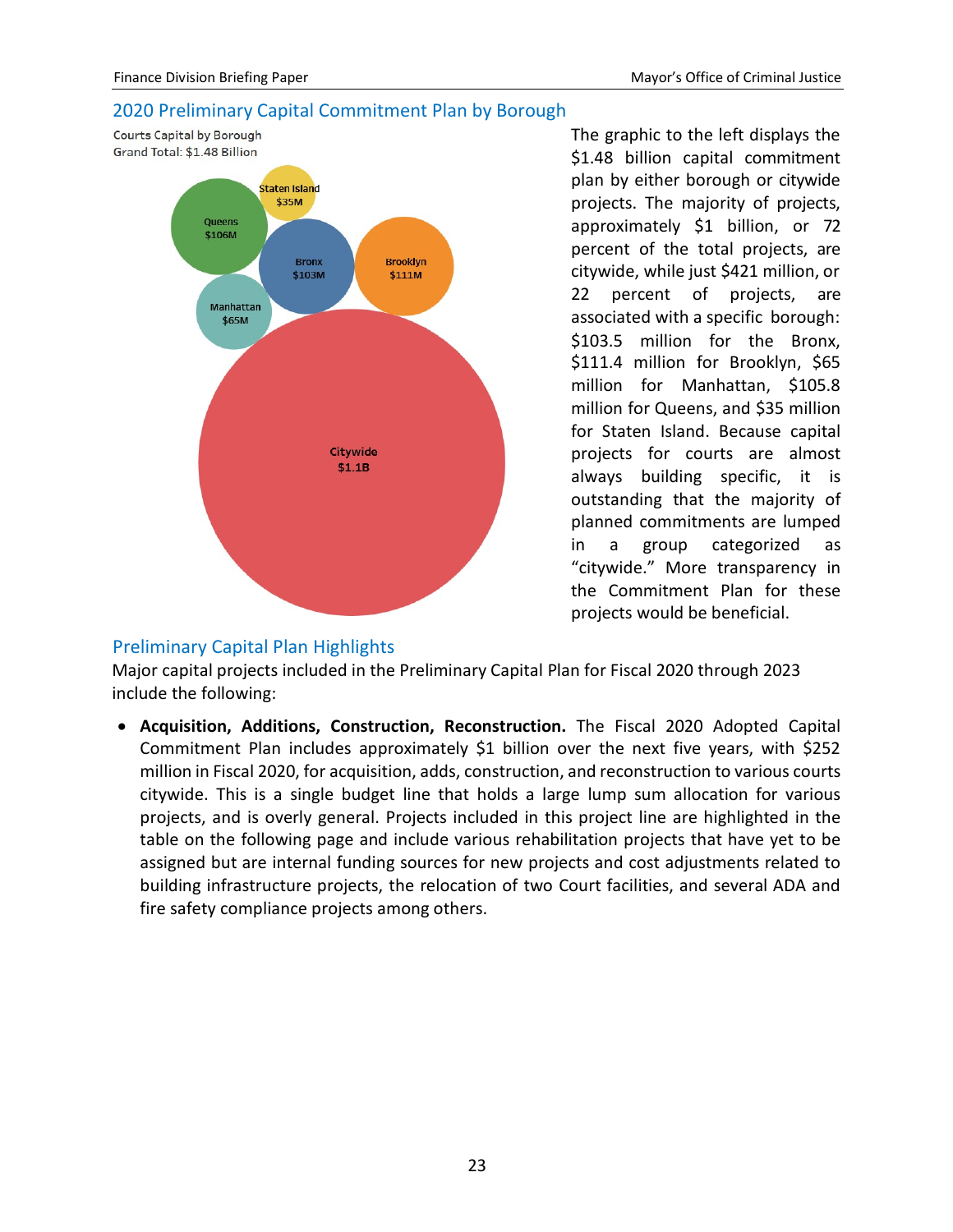| Acquisition, Additions, Construction, and Reconstruction Projects |                  |                            |  |  |  |  |  |
|-------------------------------------------------------------------|------------------|----------------------------|--|--|--|--|--|
| <b>Budget Line Title</b>                                          | <b>FY20-FY24</b> | <b>Percent of</b><br>Total |  |  |  |  |  |
| Various Court Facilities - Rehabilitation*                        | \$789,251        | 73.95%                     |  |  |  |  |  |
| 210 Joralemon St. OCA Relocation (Brooklyn)                       | 238,681          | 22.37%                     |  |  |  |  |  |
| 851 Grand Concourse - Housing Court Relocation (The Bronx)        | 18,342           | 1.72%                      |  |  |  |  |  |
| 120 Schermerhorn St.- Code Compliant Toilet Upgrade (Brooklyn)    | 8,022            | 0.75%                      |  |  |  |  |  |
| Citywide Courts ADA Lump Sum                                      | 4,176            | 0.39%                      |  |  |  |  |  |
| Various Courts Buildings - ADA Work                               | 3,881            | 0.36%                      |  |  |  |  |  |
| Various Public Buildings - Courts Fire/Life Safety                | 3,592            | 0.34%                      |  |  |  |  |  |
| 25-10 Court House Sq. - Elevators (Queens)                        | 708              | 0.07%                      |  |  |  |  |  |
| 314 W. 54th St.- Midtown Community Court Expansion (Manhattan)    | 361              | 0.03%                      |  |  |  |  |  |
| 111 Centre Street – Exterior (Manhattan)                          | 102              | 0.01%                      |  |  |  |  |  |
| Various Public Buildings - Courts Local Law 11 (ADA compliance)   | 30               | 0.01%                      |  |  |  |  |  |
| <b>TOTAL:</b>                                                     | \$1,067,146      | 100%                       |  |  |  |  |  |
|                                                                   |                  |                            |  |  |  |  |  |

Dollars in Thousands \*Yet to be assianed

- **Brooklyn Supreme Court.** The Fiscal 2021 Preliminary Capital Commitment Plan includes \$97.2 million over the next five years, with approximately \$1 million in Fiscal 2020, for various projects at the Brooklyn Supreme Court located at 360 Adams St. Projects including exterior rehabilitation, fire alarm and system upgrades, roof reconstruction, and elevator modernization.
- **Queens Criminal Court.** The Preliminary Capital Commitment Plan includes \$78.9 million for various upgrades over the next five years, with \$4.5 million committed in Fiscal 2020 for electrical upgrades, elevator maintenance, fire alarm maintenance, and roof reconstruction at 125-01 Queens Blvd. Queens Criminal Courts buildings.
- **Bronx Supreme Court Building.** The Capital Commitment Plan also includes \$58.6 million, with \$4 million in Fiscal 2020 to support various projects over the next five years including elevator work, façade reconstruction, fire protection and sprinklers, improving safe access to mechanical systems, water boiler maintenance, and cooling tower replacement at 851 Grand Concourse and Bronx Supreme Court buildings.

#### **Projects Completed in Fiscal 2019.**

- Brooklyn Supreme Court, boiler replacement
- Manhattan Appellate Division Courthouse, interior/ exterior reconstruction: *\$449,000 total budget*
- Brooklyn Appellate Division Courthouse, elevator modernization: *\$464,000 total budget*
- Manhattan Criminal Court Buildings, sidewalk reconstruction: *\$763,000 total budget*
- Manhattan Courts, exterior renovation*: \$430,000 total budget*

#### **Projects to be Completed in Fiscal 2020.**

- Harlem Community Courthouse, ceiling reconstruction: *\$1.48 million total budget*
- Long Island City Courthouses, Queens, elevator modernization: *\$3.58 million total budget*

### **Priority Projects for Fiscal 2020.**

- Bronx Housing Court relocation: \$18.3 million total budget
- Brooklyn Criminal Courts, toilets upgrade: \$12.1 million total budget
- Renovations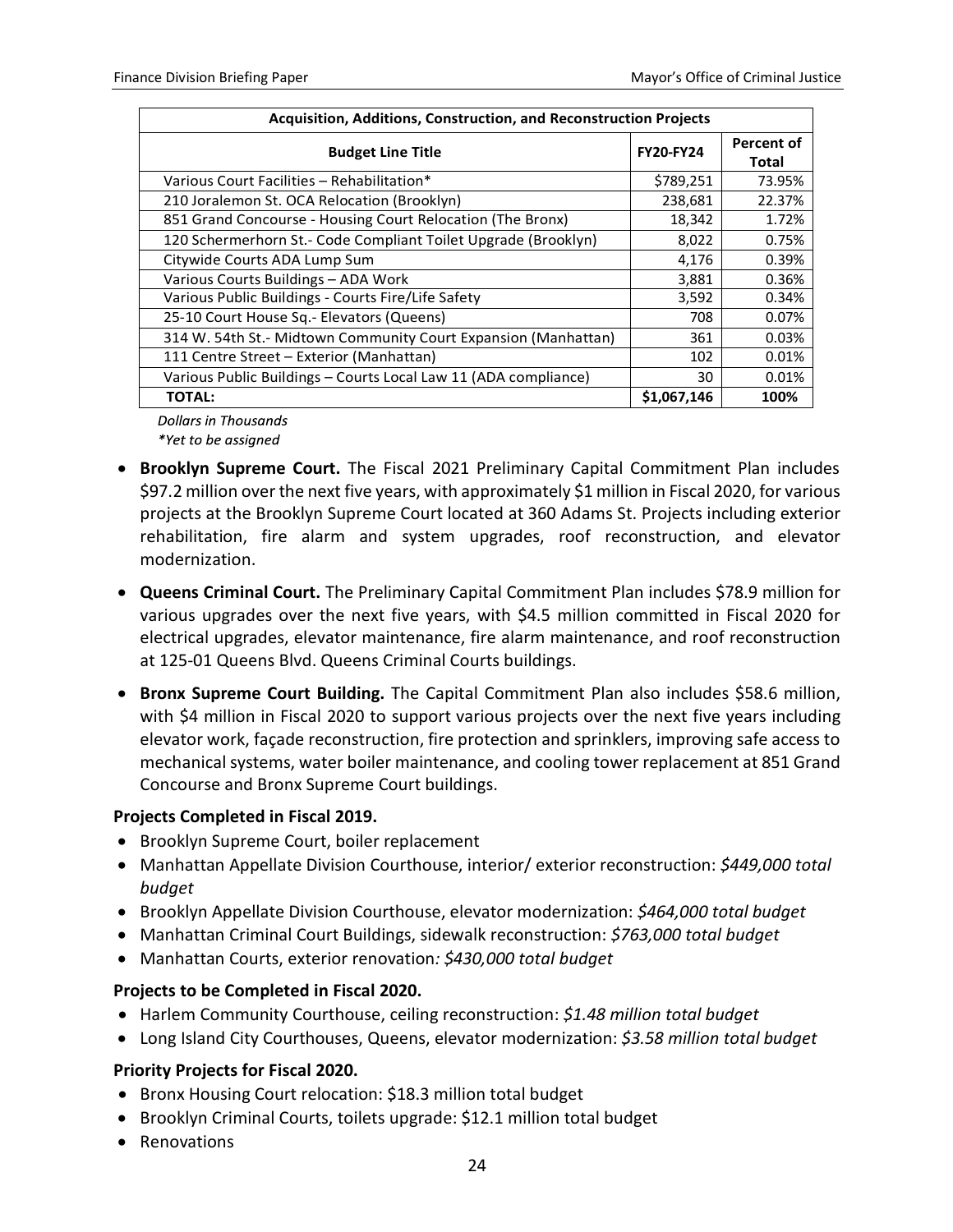## <span id="page-26-0"></span>Appendix A

- **Alternatives to Incarceration - \$13.5 million.** Funding of \$5.6 million supports alternativeto-incarceration (ATI) programs that provide individuals involved in the criminal justice system with intermediate sanctions, such as community service and substance abuse counseling, as an alternative to pre-trial detention, sentence to jail, or prison. Other services provided for current and formerly incarcerated individuals include short-term and long-term housing, job placement and vocational training. Funding of \$400,000 will provide individuals involved in the criminal justice system with a pathway to higher education opportunities, and \$375,000 will provide pretrial community-based supervision for individuals as an alternative to pretrial detention. Additionally, \$1.75 million will support the expansion of this initiative.
- **Crisis Management System - \$1.9 million.** This allocation supports the Crisis Management System, which is a composition of programs centered in neighborhoods with high frequencies of shooting incidents. Interventions include cure violence, employment readiness, legal services, school-based conflict mediation, and community center programming.
- **Discharge Planning - \$250,000.** Funding supports the Bard Prison Initiative to provide individuals in prison with a comprehensive re-entry plan six to twelve months before release into the community.
- **Diversion Programs - \$2.5 million.** Funds support various programs that divert individuals from the jail system: 1) \$885,000 supports a driver accountability program sponsored by the Center for Court Innovation in Brooklyn, 2) \$710,000 supports continuation of Center for Court Innovation's Project Reset program in the Bronx, and 3) \$930,000 goes towards a court-based screening program for persons with mental illness in the Bronx and Manhattan.
- **Domestic Violence and Empowerment Initiative (DoVE) - \$9.2 million.** The DoVE Initiative supports a range of services that include case management, crisis intervention, referrals, counseling, empowerment workshops, legal advocacy and referrals. Safe Horizon, the administrator for this program, serves as a liaison between the City and the community-based organizations to resolve complex administrative issues, and provides training, technical assistance, and direct services.
- **Family Advocacy and Guardianship Support - \$1.5 million.** Funding of \$1.3 million supports services to primarily Black, Latinx, and immigrant communities who are disproportionately impacted by and over represented in the child welfare system to provide support and guidance through the ACS processs. Providers also work with parents who are on the Statewide Register of Child Abuse and Maltreatment Database and prevented from obtaining employment as a result, even if the claim is unrelated to job duties, to remove their names. Additional funding of \$200,000 supports civil legal assistance to low-income kin caregivers who require legal support to maintain family cohesion and obtain public services.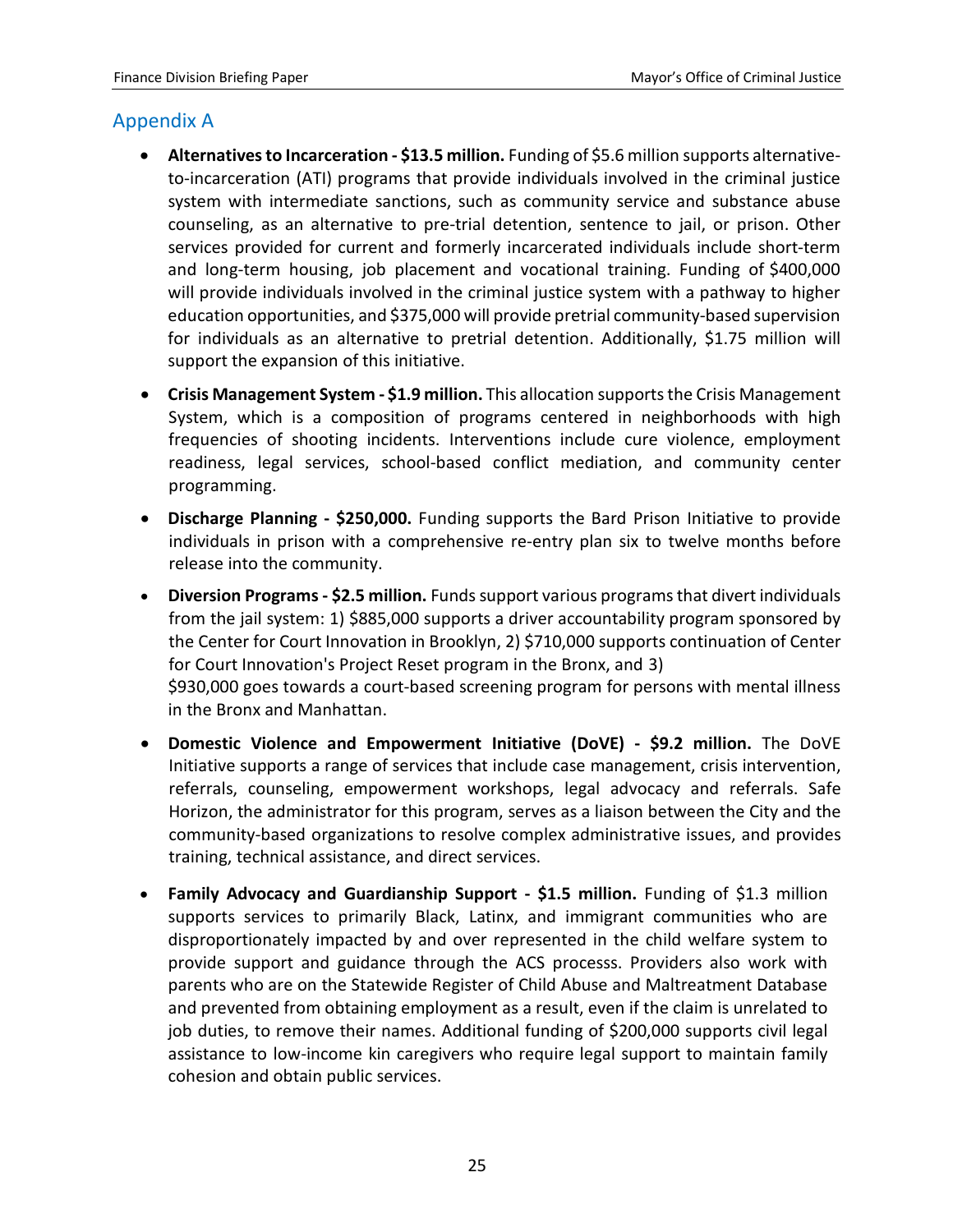- **Hate Crimes Prevention - \$1.2 million.** This initiative supports community-based work aimed at preventing and responding to hate crimes, and will be coordinated by a coalition of groups working in the diverse neighborhoods of New York City.
- **Initiative for Immigrant Survivors of Domestic Violence - \$530,000.** Funding supports services specifically for immigrant survivors of domestic violence that may include interpretation, referrals, counseling and legal representation for U Visas and T Visas.
- **Initiative to Combat Sexual Assault - \$3.2 million.** Funding supports community-based organizations that provide physical and sexual assault related services, which include crisis intervention, legal advocacy, individual and group trauma-focused therapy, shortterm counseling, forensic training to medical personnel, training to individuals that work with children, and referrals. In addition, this allocation partially supports operating costs for four Child Advocacy Centers (CACs) that are located in Brooklyn, Queens, Staten Island, and the Bronx. CACs work hand-in-hand with law enforcement and child protective services to coordinate and expedite the investigation and prosecution of child sexual abuse cases.
- **Innovative Criminal Justice Programs - \$2.4 million.** Funding of \$1.4 million supports various criminal justice programs related to providing supportive services to individuals who have been ROR'd. Additional funding of \$500,000 supports Center for Court Innovation's overall operations in a variety of community courts, drug courts, mental health courts, domestic violence courts, school justice centers, and youth programs throughout the City, \$325,000 supports the evaluation of the City's progress towards closing Rikers, development of benchmarks for continued reform, and outreach to educate New Yorkers about the criminal justice system, and \$200,000 supports development of a bail fund for detained immigrants in NYC's immigration court.
- **Legal Information for Families (LIFT) - \$485,000.** Funding provides the necessary resources to operate the Family Court Legal Information and Support Program. Other services supported include telephone, email and live chat hotlines.
- **Legal Services for Low-Income New Yorkers - \$250,000.** Funding supports services that include direct legal representation, which includes a range of matters such as class action cases, unemployment insurance, supplemental security income, consumer/finance, education, employment, family, juvenile, health, housing, income maintenance, individual rights, hotline-based services and other miscellaneous benefits. Other programs funded include community legal education presentations and probono/volunteer lawyer programs.
- **Prevent Sexual Assault (PSA) Initiative for Young Adults - \$350,000.** Funding supports prevention and intervention services to end sexual exploitation of young women, transgender, and LGBT youth. Programming helps clients to plan for safety, offer referrals, and counseling, among other services.
- **Prisoners' Rights Project - \$1 million.** The Prisoners' Rights Project (PRP) addresses the basic protection of human rights, safety, abuse and improved conditions for incarcerated individuals within the City's jail system. Other services provided include access to PRP's hotline, educational assistance for young prisoners, medical and mental health counseling, legal advocacy for discrimination and mistreatment of disabled and LGBT prisoners.